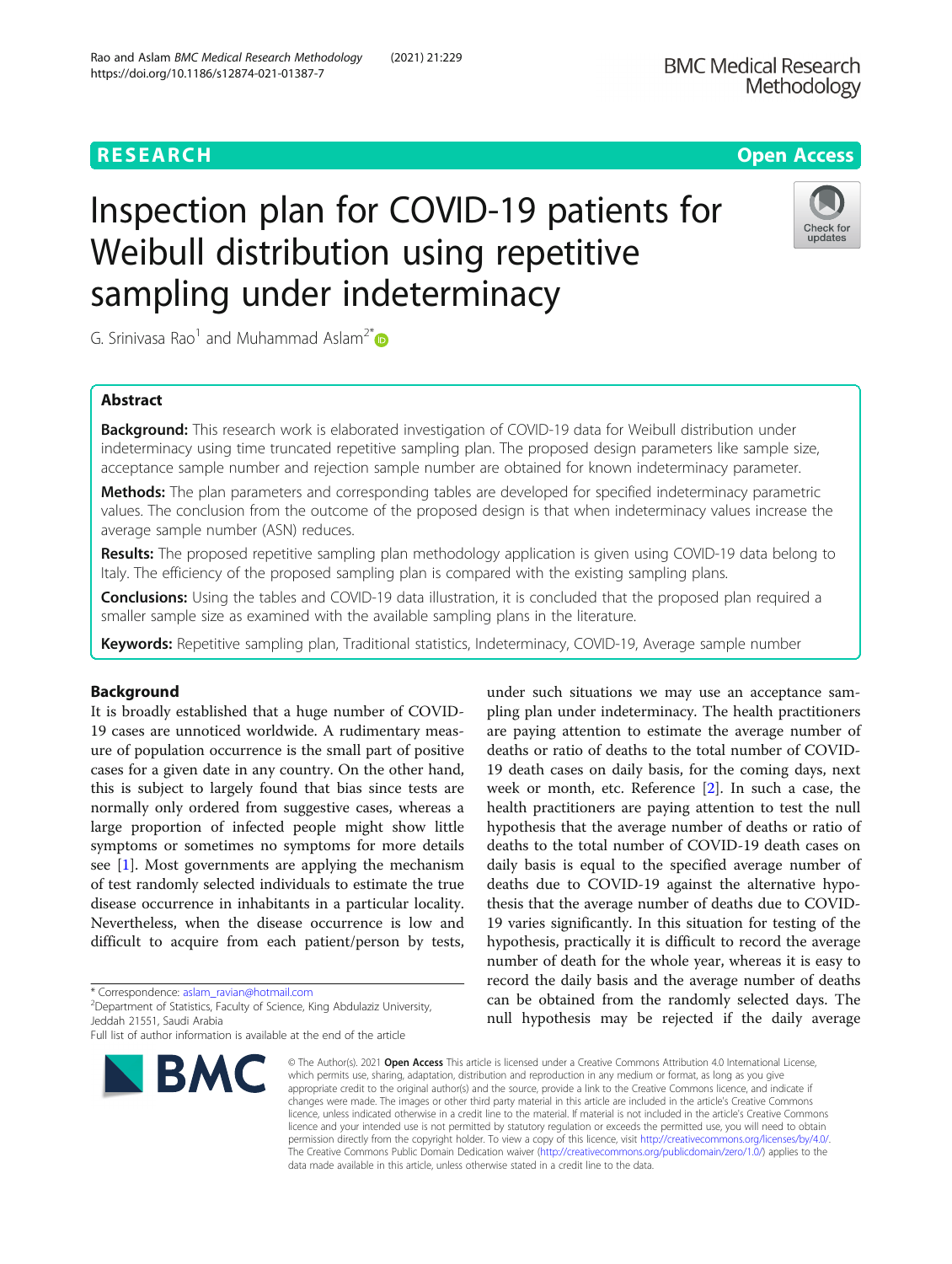<span id="page-1-0"></span>number of deaths due to COVID-19, state acceptance number of days, is more than or equal to the specified average number of deaths due to COVID-19 throughout the given number of days.

Many researchers have done studies on the time truncated life test for various distributions. Some of them are [[3\]](#page-13-0) developed the acceptance sampling plan for life tests: log-logistic models. Reference [\[4](#page-13-0)] derived acceptance sampling based on truncated life tests for generalized Rayleigh distribution. Reference [\[5](#page-13-0)] developed the acceptance sampling plans based on the generalized Birnbaum-Saunders distribution. Reference [[6](#page-13-0), [7\]](#page-13-0) constructed the acceptance sampling plans for Birnbaum-Saunders and Burr XII distributions. References [[8](#page-13-0), [9](#page-13-0)] constructed acceptance sampling plans for extended exponential and generalized inverted exponential distributions. The details about the acceptance sampling plans can be seen in  $[10, 11]$  $[10, 11]$  $[10, 11]$  $[10, 11]$ . The generalization of a single acceptance sampling plan namely repetitive sampling plan, [[12\]](#page-13-0) derived the decision rule of the repetitive acceptance sampling plan. The method of repetitive group acceptance sampling plan (RGASP) was first proposed by [[13\]](#page-13-0) for an attribute. Reference  $[14, 15]$  $[14, 15]$  $[14, 15]$  constructed the RASP for inverse Gaussian distribution and Burr type XII. Reference [[16](#page-13-0)] developed generalized inverted exponential distributions. References [\[17](#page-13-0)–[19\]](#page-13-0) studied the repetitive sampling plan under different situations.

More details about the neutrosophic logic, their measure of determinacy, and indeterminacy are given by [\[20](#page-13-0)]. Numerous authors studied the neutrosophic logic for various real problems and showed its efficiency over fuzzy logic, for more details refer [\[21](#page-13-0)–[26\]](#page-13-0). The idea of neutrosophic statistics was given using the idea of neutrosophic logic, [\[27](#page-13-0)–[29\]](#page-13-0). The neutrosophic statistics give information about the measure of determinacy and measure of indeterminacy, see [\[30](#page-13-0)]. The neutrosophic statistics reduce to classical statistics if no information is recorded about the measure of indeterminacy. References [[31](#page-13-0)–[33](#page-13-0)] proposed the acceptance sampling plans using neutrosophic statistics [\[34](#page-13-0)]. proposed the timetruncated group plans for the Weibull distribution. Reference [[35\]](#page-13-0) worked on neutrosophic Weibull and neutrosophic family of Weibull distribution.

The existing sampling plans based on classical statistics and fuzzy philosophies do not give information about the measure of indeterminacy. Reference [[36](#page-13-0)] worked on the single sampling plan using a fuzzy approach. Reference [\[37](#page-13-0)] discussed the effect of sampling error on inspection using a fuzzy approach. Reference [[38\]](#page-14-0) proposed a single plan using fuzzy logic. Reference [[39\]](#page-14-0) proposed the improved sampling plan using fuzzy logic. For details, the reader may refer to [\[40,](#page-14-0) [41\]](#page-14-0). To the best of our knowledge, there is no work on a timetruncated sampling plan for Weibull distribution under indeterminacy. In this paper, a repetitive acceptance sampling plan for Weibull distribution under indeterminacy is developed to testing the daily average deaths. We are anticipated the proposed sampling plan shows a fewer sample size as compared with the existing sampling plans for testing the daily average deaths.

In Section 2, we present an introduction of a repetitive acceptance sampling plan for Weibull distribution under indeterminacy. In Section 3, the proposed repetitive acceptance sampling plan under indeterminacy is compared with the single sampling plan proposed by [\[42](#page-14-0)]. The proposed sampling plan is illustrated using COVID-19 data belong to Italy, which was recorded from 1 April to 20 July 2020 in Section 4. Finally, the conclusions and future research works are established in Section 5.

## Methods

The repetitive acceptance sampling plan depends upon the truncated life test procedure is developed by [[43](#page-14-0)– [45\]](#page-14-0). The operational steps of this test are given as follows:

Step 1: Draw a sample of size  $n$  from the lot. These samples can be put on a life test for a fixed time  $t_0$ . Specify the average  $\mu_0$  and indeterminacy parameter  $I_N \epsilon[I_L, I_U].$ 

Step 2: Accept  $H_0: \mu_N = \mu_{0N}$  if the daily average deaths in  $c_1$  days are more than or equal to  $\mu_0$  (i.e.,  $\mu_0 \leq c_1$ ). If daily average deaths in  $c_2$  days are less than to  $\mu_0$  (i.e.,  $\mu_0 > c_2$ ) then we reject  $H_0$ :  $\mu_N = \mu_{0N}$  and terminate the test, where  $c_{1\leq c_2}$ .

Step 3: If  $c_1 < \mu_0 \leq c_2$  then go to step 1 and repeat the above experiment.

The above procedure of repetitive acceptance sampling plan (RASP) mainly depends on four characteristics those are *n*,  $c_1$ ,  $c_2$  and  $I_N$ , where  $I_N \epsilon[I_l, I_U]$  is considered as the specified parameter and set according to the uncertainty level. RASP is nothing but the generalization of an ordinary single sampling plan under uncertainty. If  $c_1 = c_2$  in RASP, it ultimately reduces to a single sampling plan under uncertainty. Suppose that  $t_0 = a\mu_0$  be the time in days, where  $a$  is the termination ratio. The lot acceptance probability is to be determined with the help of operating characteristic (OC) function for details see [\[13](#page-13-0)] and it is given by

$$
L(p) = \frac{P_a(p)}{P_a(p) + P_r(p)}; 0
$$
\n(1)

Here  $P_a(p)$  is the probability of accepting  $H_0: \mu_N = \mu_{0N}$ and  $P_r(p)$  is the probability of rejecting  $H_0: \mu_N = \mu_{0N}$ , which are given by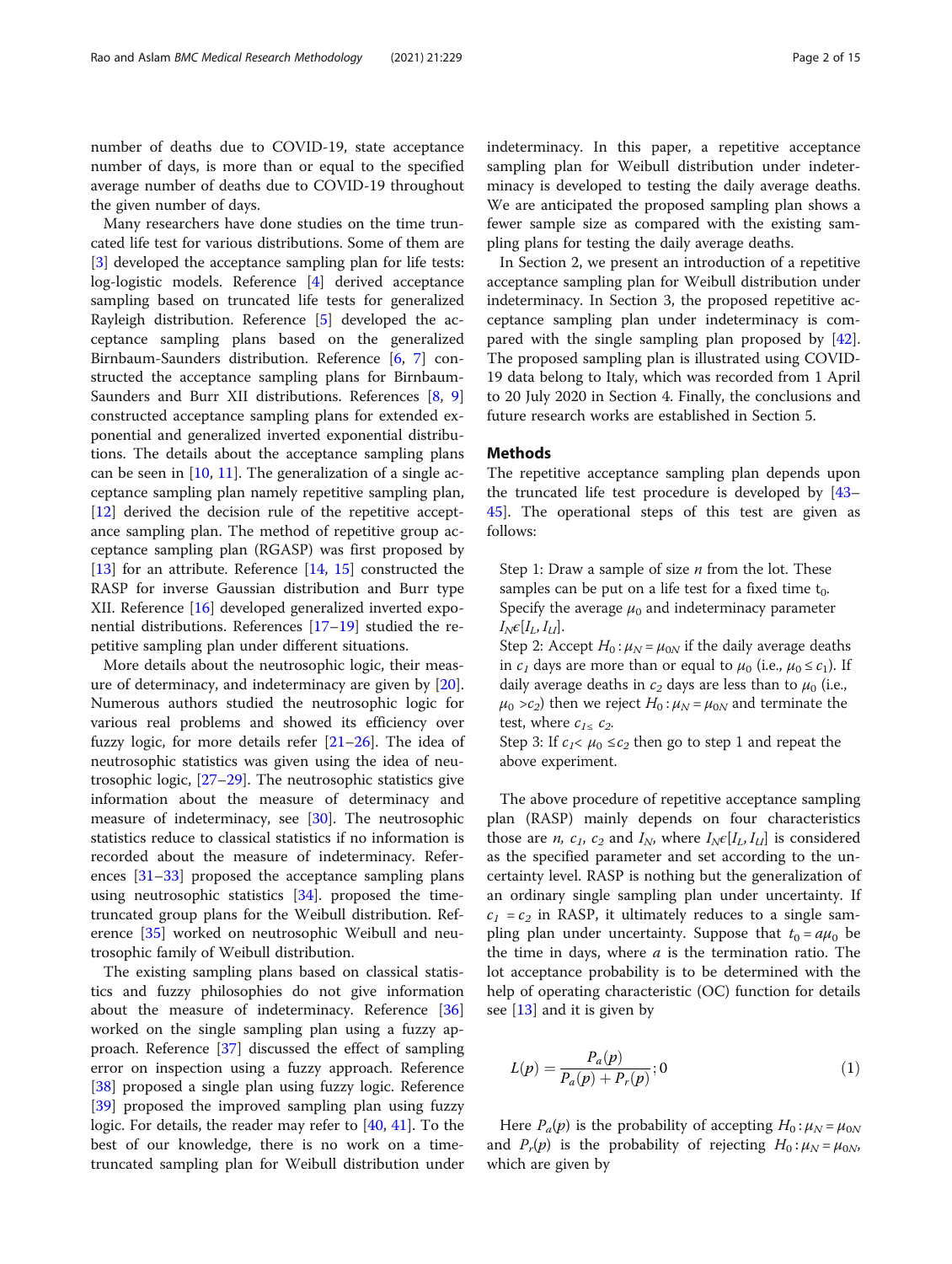<span id="page-2-0"></span>
$$
P_a(p) = \sum_{i=0}^{c_1} {n \choose i} p^i (1-p)^{n-i}
$$
 (2)

and

$$
P_r(p) = 1 - \sum_{i=0}^{c_2} {n \choose i} p^i (1-p)^{n-i}
$$
 (3)

where p is the probability of unreliability.

Therefore eq. ([1\)](#page-1-0) becomes

$$
L(p) = \frac{\sum_{i=0}^{c_1} {n \choose i} p^i (1-p)^{n-i}}{\sum_{i=0}^{c_1} {n \choose i} p^i (1-p)^{n-i} + 1 - \sum_{i=0}^{c_2} {n \choose i} p^i (1-p)^{n-i}}; 0 \quad (4)
$$

The Weibull distribution under neutrosophic statistics is developed by [\[42](#page-14-0)] for the design of the sampling scheme plan for testing the average wind speed under an indeterminate environment.

Suppose that  $f(x_N) = f(x_L) + f(x_U)I_N$ ;  $I_N \in [I_L, I_U]$  be a neutrosophic probability density function (npdf) having determinate part  $f(x_L)$ , indeterminate part  $f(x_U)I_N$  and indeterminacy interval  $I_N \epsilon[I_L, I_U]$ . Note that  $x_N \epsilon[x_L, x_U]$ be a neutrosophic random variable follows the npdf. The npdf is the generalization of pdf under classical statistics. The proposed neutrosophic form of  $f(x_N) \epsilon [f(x_L), f(x_U)]$ reduces to pdf under classical statistics when  $I_L = 0$ . Based on this information, the npdf of the Weibull distribution is defined as follows.

**Table 1** The plan parameter when  $\tilde{\alpha} = 0.10; \beta = 1$  and  $a = 0.50$ 

| $\underline{\mu_{N}}$<br>$\tilde{\beta}$<br>$\mu_{0N}$ | $I_{1}=0.00$ |                          |                   |                          | $I_U = 0.02$ |                          |                          |                   | $I_{11} = 0.04$ |                          |                |                          | $I_U = 0.05$ |                          |                          |                          |            |
|--------------------------------------------------------|--------------|--------------------------|-------------------|--------------------------|--------------|--------------------------|--------------------------|-------------------|-----------------|--------------------------|----------------|--------------------------|--------------|--------------------------|--------------------------|--------------------------|------------|
|                                                        |              | n                        | $c_{1}$           | c <sub>2</sub>           | <b>ASN</b>   | n                        | $c_{1}$                  | $c_{2}$           | <b>ASN</b>      | n                        | $c_{1}$        | c <sub>2</sub>           | <b>ASN</b>   | n                        | c <sub>1</sub>           | c <sub>2</sub>           | <b>ASN</b> |
| 0.25                                                   | 1.1          | 366                      | 131               | 149                      | 996.01       | 351                      | 130                      | 148               | 970.30          | 305                      | 116            | 134                      | 933.78       | 233                      | 87                       | 107                      | 1123.61    |
| 0.25                                                   | 1.2          | 180                      | 64                | 70                       | 262.79       | 144                      | 52                       | 59                | 244.14          | 163                      | 62             | 68                       | 241.62       | 116                      | 43                       | 51                       | 236.76     |
| 0.25                                                   | 1.3          | 67                       | 21                | 27                       | 135.08       | 71                       | 24                       | 29                | 121.47          | 57                       | 19             | 25                       | 124.91       | 81                       | 30                       | 34                       | 117.39     |
| 0.25                                                   | 1.4          | 61                       | 20                | 23                       | 83.75        | 47                       | 15                       | 19                | 79.12           | 31                       | 9              | 14                       | 78.47        | 33                       | 10                       | 15                       | 79.74      |
| 0.25                                                   | 1.5          | 46                       | 14                | 17                       | 65.19        | 26                       | $\overline{7}$           | 11                | 56.28           | 25                       | 7              | 11                       | 55.12        | 31                       | 10                       | 13                       | 49.83      |
| 0.25                                                   | 1.8          | 30                       | 9                 | 10                       | 34.14        | 24                       | $\overline{7}$           | 9                 | 33.65           | 18                       | 5              | 7                        | 26.81        | 27                       | 9                        | 10                       | 31.03      |
| 0.25                                                   | 2.0          | 24                       | 7                 | 8                        | 27.96        | 21                       | 6                        | 7                 | 24.49           | 13                       | 3              | 5                        | 20.91        | 20                       | 6                        | 7                        | 23.32      |
| 0.10                                                   | 1.1          | $\overline{\phantom{0}}$ | $\qquad \qquad -$ | $\overline{\phantom{0}}$ |              | $\overline{\phantom{0}}$ | $\equiv$                 | $\qquad \qquad -$ | -               | $\overline{\phantom{0}}$ | $\equiv$       | $\overline{\phantom{0}}$ |              | $\overline{\phantom{0}}$ | $\qquad \qquad -$        | $\overline{\phantom{0}}$ | Ξ.         |
| 0.10                                                   | 1.2          | 195                      | 65                | 77                       | 388.69       | 233                      | 83                       | 93                | 365.45          | 220                      | 81             | 91                       | 349.86       | 185                      | 68                       | 79                       | 341.30     |
| 0.10                                                   | 1.3          | 114                      | 36                | 44                       | 197.37       | 102                      | 33                       | 41                | 184.31          | 104                      | 35             | 43                       | 181.35       | 89                       | 30                       | 38                       | 171.55     |
| 0.10                                                   | 1.4          | 74                       | 22                | 28                       | 121.14       | 81                       | 26                       | 31                | 115.70          | 69                       | 22             | 28                       | 113.54       | 65                       | 21                       | 27                       | 110.40     |
| 0.10                                                   | 1.5          | 64                       | 19                | 23                       | 87.09        | 42                       | 11                       | 17                | 86.67           | 29                       | $\overline{7}$ | 13                       | 83.12        | 46                       | 14                       | 19                       | 79.02      |
| 0.10                                                   | 1.8          | 32                       | 8                 | 11                       | 44.72        | 31                       | 8                        | 11                | 43.09           | 30                       | 8              | 11                       | 41.58        | 16                       | 3                        | $\overline{7}$           | 38.95      |
| 0.10                                                   | 2.0          | 23                       | 5                 | 8                        | 35.50        | 26                       | 6                        | 9                 | 36.49           | 22                       | 5              | 8                        | 32.58        | 18                       | $\overline{4}$           | $\overline{7}$           | 30.19      |
| 0.05                                                   | 1.1          | $\overline{\phantom{0}}$ |                   |                          |              | $\overline{\phantom{0}}$ | $\overline{\phantom{0}}$ |                   |                 |                          |                |                          |              |                          | $\overline{\phantom{0}}$ |                          |            |
| 0.05                                                   | 1.2          | 292                      | 99                | 112                      | 454.10       | 254                      | 88                       | 102               | 440.72          | 230                      | 82             | 96                       | 417.79       | 250                      | 92                       | 105                      | 406.48     |
| 0.05                                                   | 1.3          | 154                      | 49                | 58                       | 231.40       | 117                      | 37                       | 47                | 217.69          | 113                      | 37             | 47                       | 211.21       | 114                      | 38                       | 48                       | 206.78     |
| 0.05                                                   | 1.4          | 78                       | 22                | 30                       | 144.10       | 91                       | 28                       | 35                | 137.49          | 91                       | 29             | 36                       | 133.57       | 89                       | 29                       | 36                       | 133.17     |
| 0.05                                                   | 1.5          | 55                       | 14                | 21                       | 103.05       | 44                       | 11                       | 18                | 97.99           | 61                       | 18             | 24                       | 93.72        | 57                       | 17                       | 23                       | 90.86      |
| 0.05                                                   | 1.8          | 30                       | 6                 | 11                       | 53.55        | 40                       | 10                       | 14                | 53.72           | 35                       | 9              | 13                       | 50.20        | 24                       | 5                        | 10                       | 49.66      |
| 0.05                                                   | 2.0          | 29                       | 6                 | 10                       | 44.08        | 30                       | $\overline{7}$           | 10                | 38.81           | 24                       | 5              | 9                        | 38.60        | 32                       | 8                        | 11                       | 39.32      |
| 0.01                                                   | 1.1          | $\overline{\phantom{0}}$ |                   |                          |              | $\overline{\phantom{0}}$ |                          |                   |                 |                          |                |                          |              | $\overline{\phantom{0}}$ |                          | $\overline{\phantom{0}}$ |            |
| 0.01                                                   | 1.2          | 393                      | 130               | 150                      | 586.50       | 371                      | 127                      | 147               | 565.50          | 357                      | 127            | 146                      | 530.22       | 343                      | 124                      | 143                      | 520.89     |
| 0.01                                                   | 1.3          | 191                      | 58                | 72                       | 290.60       | 196                      | 62                       | 76                | 283.30          | 178                      | 58             | 72                       | 271.54       | 187                      | 63                       | 76                       | 262.20     |
| 0.01                                                   | 1.4          | 141                      | 41                | 51                       | 185.60       | 111                      | 32                       | 43                | 174.80          | 116                      | 35             | 46                       | 170.80       | 108                      | 33                       | 44                       | 168.20     |
| 0.01                                                   | 1.5          | 91                       | 24                | 33                       | 131.10       | 91                       | 25                       | 34                | 127.60          | 76                       | 21             | 30                       | 117.90       | 89                       | 26                       | 35                       | 123.50     |
| 0.01                                                   | 1.8          | 50                       | 11                | 17                       | 67.53        | 45                       | 10                       | 16                | 62.85           | 39                       | 8              | 15                       | 62.79        | 46                       | 11                       | 17                       | 61.25      |
| 0.01                                                   | 2.0          | 40                       | 8                 | 13                       | 51.86        | 30                       | 5                        | 11                | 49.49           | 32                       | 6              | 12                       | 49.98        | 37                       | 8                        | 13                       | 46.90      |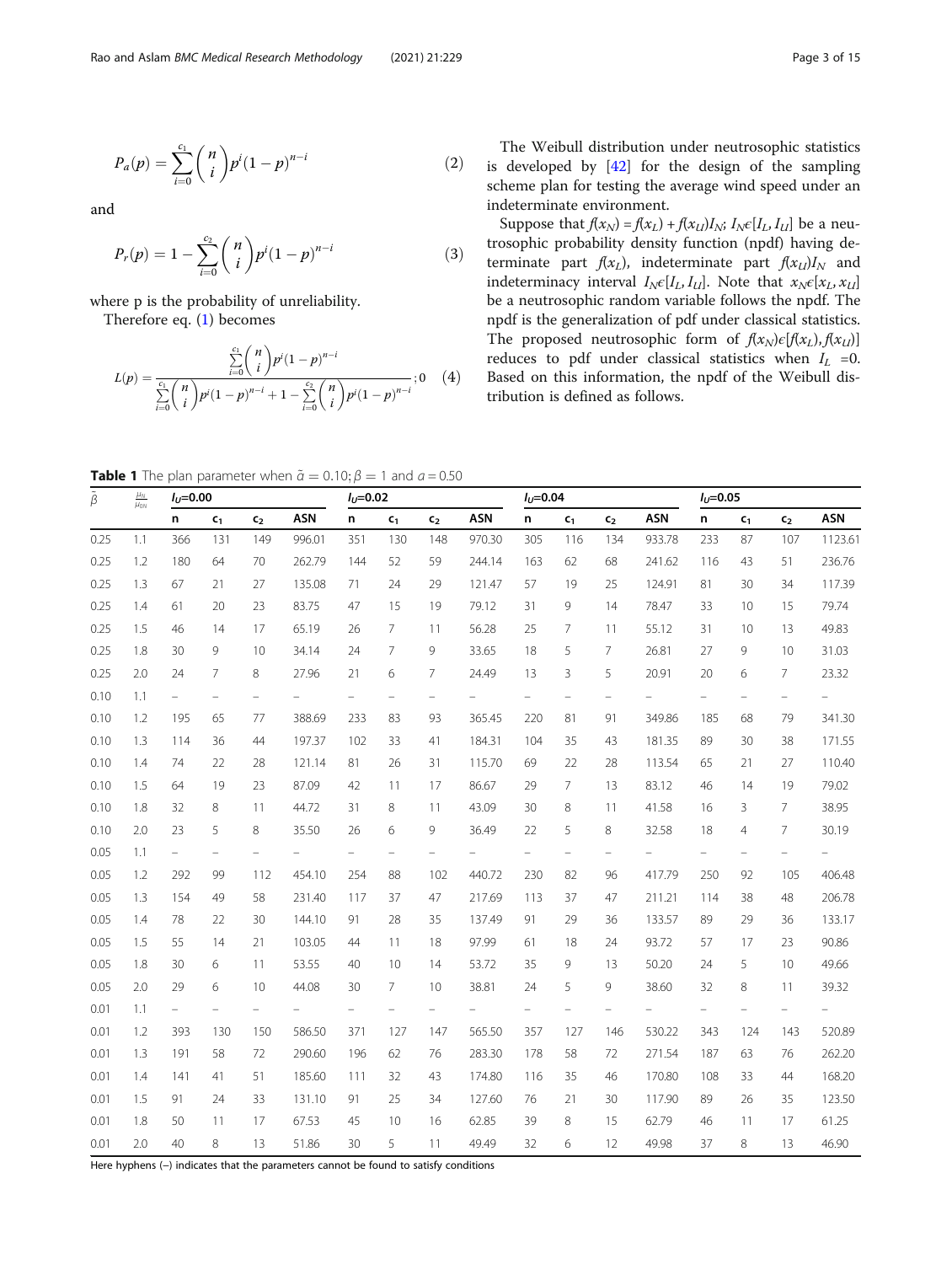<span id="page-3-0"></span>
$$
f(x_N) = \left\{ \left(\frac{\beta}{\alpha}\right) \binom{x_N}{\alpha}^{\beta-1} e^{-\binom{x_N}{\alpha}\beta} \right\} + \left\{ \left(\frac{\beta}{\alpha}\right) \binom{x_N}{\alpha}^{\beta-1} e^{-\binom{x_N}{\alpha}\beta} \right\} I_N; I_N \epsilon[I_L, I_U] \tag{5}
$$

where  $\alpha$  and  $\beta$  are scale and shape parameters, respectively. Note here that the proposed npdf of the Weibull distribution is the generalization of pdf of the Weibull distribution under classical statistics. The neutrosophic form of the npdf of the Weibull distribution reduces to the Weibull distribution when  $I_L$  =0. The neutrosophic cumulative distribution function (ncdf) of the Weibull distribution is given by

$$
F(x_N) = 1 - \left\{ e^{-\left(\frac{x_N}{a}\right)^{\beta}} (1 + I_N) \right\} + I_N; I_N \epsilon [I_L, I_U] \quad (6)
$$

The neutrosophic mean of the Weibull distribution is given by.

**Table 2** The plan parameter when  $\tilde{a} = 0.10; \beta = 1$  and  $a = 1.0$ 

$$
\mu_N = \alpha \Gamma(1 + 1/\beta)(1 + I_N); I_N \epsilon[I_L, I_U]
$$
\n(7)

The null and alternative hypotheses for the daily average deaths are stated as follows:

$$
H_0: \mu_N = \mu_{0N} \ \text{Vs.} H_1: \mu_N \neq \mu_{0N}.
$$

Where  $\mu_N$  is a true daily average death and  $\mu_{0N}$  is the specified daily average deaths. Suppose that  $t_{0N} = a\mu_{0N}$ be the time in days, where  $a$  is the termination ratio. The probability of the item will fail before it reaches the experiment time  $t_{0N}$  is defined as follows:

$$
p_N = 1 - \left\{ e^{-\left(\frac{t_0 N}{\sigma}\right)^{\beta}} (1 + I_N) \right\} + I_N; I_N \epsilon[I_L, I_U]
$$
  
= 1 - \left\{ \exp\left( -a^{\beta} (\mu\_N/\mu\_{0N})^{-\beta} (I(1/\beta)/\beta)^{\beta} (1 + I\_N)^{\beta} \right) (1 + I\_N) \right\} + I\_N (8)

| $\tilde{\beta}$ | $\frac{\mu_N}{\mu_{0N}}$ | $I_U = 0.00$             |                |                |            | $I_U = 0.02$      |                |                |            | $I_U = 0.04$ |                |                |            | $I_U = 0.05$ |         |                |            |
|-----------------|--------------------------|--------------------------|----------------|----------------|------------|-------------------|----------------|----------------|------------|--------------|----------------|----------------|------------|--------------|---------|----------------|------------|
|                 |                          | n                        | c <sub>1</sub> | c <sub>2</sub> | <b>ASN</b> | n                 | c <sub>1</sub> | c <sub>2</sub> | <b>ASN</b> | n            | c <sub>1</sub> | c <sub>2</sub> | <b>ASN</b> | n            | $c_{1}$ | $\mathsf{c}_2$ | <b>ASN</b> |
| 0.25            | 1.1                      | 216                      | 126            | 141            | 670.58     | 200               | 120            | 135            | 670.44     | 212          | 133            | 146            | 561.99     | 215          | 137     | 150            | 562.33     |
| 0.25            | 1.2                      | 77                       | 43             | 50             | 171.96     | 108               | 65             | 70             | 164.07     | 100          | 62             | 67             | 156.47     | 72           | 44      | 50             | 146.39     |
| 0.25            | 1.3                      | 40                       | 21             | 26             | 87.26      | 46                | 26             | 30             | 78.70      | 43           | 25             | 29             | 75.96      | 54           | 33      | 36             | 75.89      |
| 0.25            | 1.4                      | 37                       | 20             | 23             | 56.65      | 38                | 21             | 24             | 56.08      | 44           | 26             | 28             | 54.80      | 28           | 16      | 19             | 47.28      |
| 0.25            | 1.5                      | 32                       | 17             | 19             | 41.59      | 20                | 10             | 13             | 36.88      | 16           | 8              | 11             | 33.79      | 28           | 16      | 18             | 37.25      |
| 0.25            | 1.8                      | 16                       | 8              | 9              | 19.23      | 13                | 6              | 8              | 20.53      | 11           | 5              | 7              | 18.25      | 18           | 10      | 11             | 21.30      |
| 0.25            | 2.0                      | 8                        | 3              | 5              | 15.57      | 12                | 5              | $\overline{7}$ | 17.86      | 16           | 9              | 9              | 16.00      | 10           | 5       | 6              | 12.75      |
| 0.10            | 1.1                      | $\overline{\phantom{0}}$ |                |                |            | $\qquad \qquad -$ |                |                |            |              |                |                |            |              |         |                |            |
| 0.10            | 1.2                      | 166                      | 95             | 103            | 251.81     | 156               | 92             | 100            | 241.03     | 134          | 81             | 89             | 220.93     | 145          | 90      | 97             | 215.03     |
| 0.10            | 1.3                      | 76                       | 41             | 47             | 123.27     | 67                | 37             | 43             | 114.90     | 65           | 37             | 43             | 111.98     | 64           | 37      | 43             | 110.92     |
| 0.10            | 1.4                      | 49                       | 25             | 30             | 79.68      | 51                | 27             | 32             | 79.54      | 36           | 19             | 24             | 69.65      | 42           | 23      | 28             | 72.87      |
| 0.10            | 1.5                      | 25                       | 11             | 16             | 57.81      | 19                | 8              | 13             | 56.40      | 40           | 22             | 25             | 52.78      | 27           | 14      | 18             | 48.74      |
| 0.10            | 1.8                      | 25                       | 11             | 14             | 33.38      | 21                | 10             | 12             | 26.67      | 16           | 7              | 10             | 26.17      | 20           | 10      | 12             | 25.48      |
| 0.10            | 2.0                      | 21                       | 9              | 11             | 25.09      | 13                | 5              | 8              | 23.56      | 9            | 3              | 6              | 20.91      | 19           | 9       | 11             | 23.26      |
| 0.05            | 1.1                      | $\qquad \qquad -$        |                |                |            | $\frac{1}{2}$     |                |                |            |              |                |                |            |              |         |                |            |
| 0.05            | 1.2                      | 180                      | 101            | 112            | 294.66     | 158               | 91             | 102            | 278.26     | 147          | 87             | 98             | 266.01     | 150          | 91      | 101            | 251.91     |
| 0.05            | 1.3                      | 109                      | 59             | 66             | 151.86     | 83                | 45             | 53             | 141.34     | 69           | 38             | 46             | 133.05     | 68           | 38      | 46             | 131.00     |
| 0.05            | 1.4                      | 65                       | 33             | 39             | 94.37      | 61                | 32             | 38             | 91.56      | 65           | 36             | 41             | 86.23      | 45           | 24      | 30             | 80.22      |
| 0.05            | 1.5                      | 30                       | 13             | 19             | 67.10      | 42                | 21             | 26             | 64.66      | 34           | 17             | 22             | 57.79      | 37           | 19      | 24             | 58.15      |
| 0.05            | 1.8                      | 27                       | 12             | 15             | 34.90      | 16                | 6              | 10             | 30.81      | 19           | 8              | 12             | 32.45      | 17           | 7       | 11             | 30.71      |
| 0.05            | 2.0                      | 16                       | 6              | 9              | 24.06      | 13                | $\overline{4}$ | 8              | 25.03      | 19           | 8              | 11             | 25.01      | 13           | 5       | 8              | 20.73      |
| 0.01            | 1.1                      | $\qquad \qquad -$        |                |                |            | -                 |                |                |            |              |                |                |            |              |         |                |            |
| 0.01            | 1.2                      | 235                      | 129            | 146            | 381.10     | 233               | 133            | 149            | 363.60     | 214          | 126            | 141            | 331.60     | 195          | 116     | 131            | 321.50     |
| 0.01            | 1.3                      | 110                      | 56             | 68             | 186.50     | 119               | 64             | 75             | 178.40     | 114          | 63             | 74             | 168.96     | 91           | 50      | 61             | 160.90     |
| 0.01            | 1.4                      | 78                       | 38             | 47             | 115.80     | 65                | 32             | 41             | 107.90     | 74           | 39             | 47             | 102.50     | 57           | 29      | 38             | 102.30     |
| 0.01            | 1.5                      | 57                       | 26             | 34             | 84.89      | 59                | 28             | 36             | 82.77      | 49           | 24             | 31             | 71.92      | 46           | 22      | 30             | 73.98      |
| 0.01            | 1.8                      | 31                       | 12             | 18             | 46.41      | 31                | 13             | 18             | 41.25      | 28           | 12             | 17             | 39.13      | 24           | 10      | 15             | 36.09      |
| 0.01            | 2.0                      | 17                       | 5              | 10             | 30.21      | 25                | 9              | 14             | 32.01      | 18           | 6              | 11             | 28.48      | 24           | 10      | 14             | 29.85      |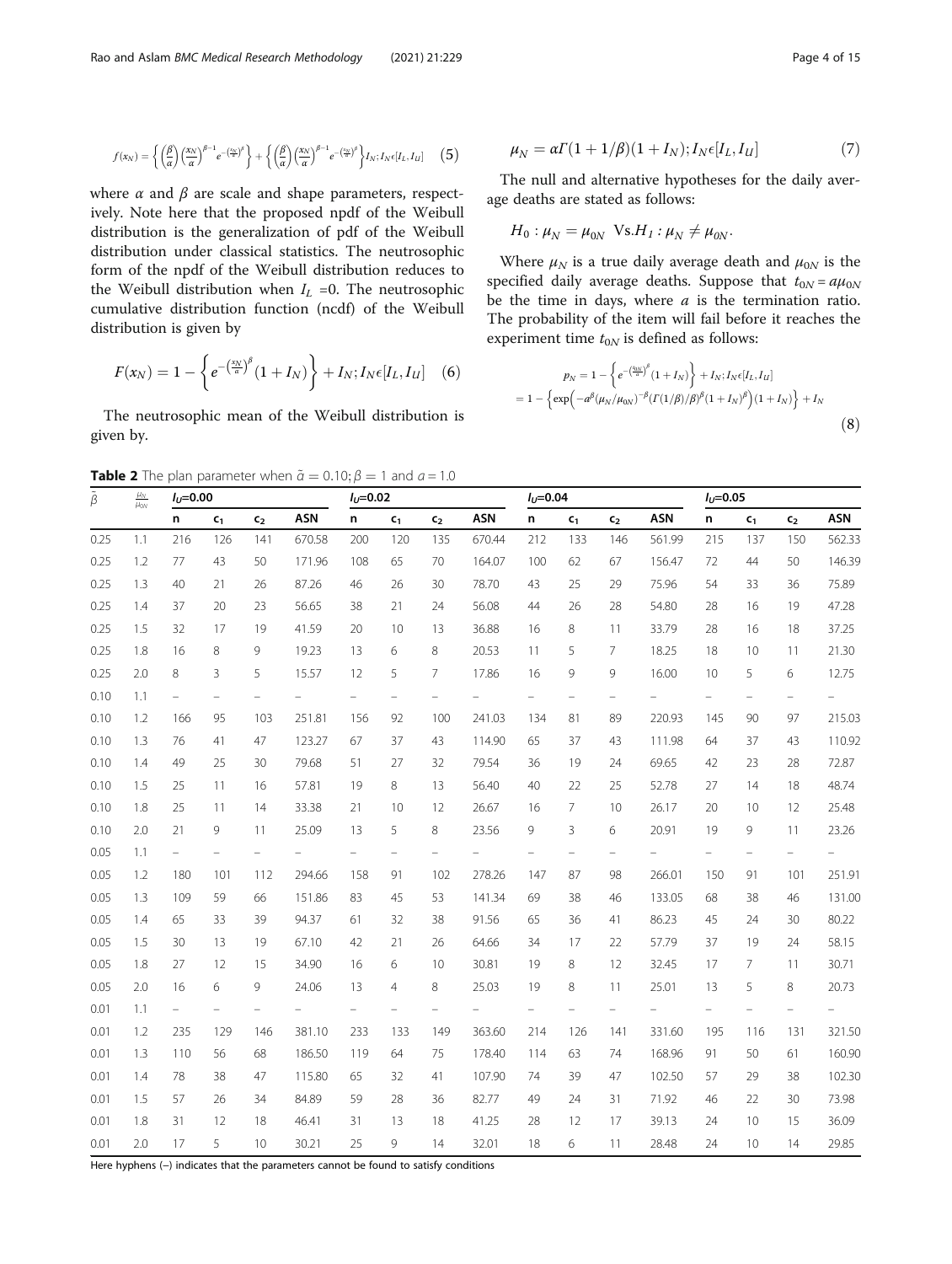<span id="page-4-0"></span>where  $\mu_N/\mu_{0N}$  is the ratio of true average daily wind speed to specified average daily wind speed. Suppose that  $\tilde{\alpha}$  and  $\tilde{\beta}$  be type-I and type-II errors. The medical practitioners are interested to apply the proposed plan for testing  $H_0: \mu_N = \mu_{0N}$  such that the probability of accepting  $H_0$ :  $\mu_N = \mu_{0N}$  when it is true should be larger than  $1 - \tilde{\alpha}$  at  $\mu_N/\mu_{0N}$  and the probability of accepting  $H_0: \mu_N = \mu_{0N}$  when it is wrong should be smaller than  $\tilde{\beta}$  at  $\mu_{N}/\mu_{0N}$  = 1. In order to find the design parameters *n*,  $c_1$ ,  $c_2$  and  $I_N$  for the proposed RASP, we consider two points on the OC function. In our approach, the quality level mainly depends on the ratio  $\mu_N/\mu_{0N}$ . This ratio is helpful for the producer to improve the lot quality. From in producer point of view, the probability of acceptance should be at least  $1 - \tilde{\alpha}$  at acceptable quality level (AQL),  $p_{1N}$ . So, the producer demands the lot should be accepted at various levels of  $\mu_N/\mu_{0N}$ . Similarly, from in consumer point of view the lot rejection probability should not be exceeded  $\tilde{\beta}$  at limiting quality level (LQL),  $p_{2N}$ . The design parameters are determined by satisfying the following two inequalities

$$
L(p_{1N}|\mu_N/\mu_{0N}) = \frac{\sum_{i=0}^{c_1} {n \choose i} p_{1N}i(1 - p_{1N})^{n-i}}{\sum_{i=0}^{c_1} {n \choose i} p_{1N}i(1 - p_{1N})^{n-i} + 1 - \sum_{i=0}^{c_2} {n \choose i} p_{1N}i(1 - p_{1N})^{n-i}} \ge 1 - \tilde{\alpha}
$$
\n(9)

**Table 3** The plan parameter when  $\tilde{a} = 0.10; \beta = 2$  and  $a = 0.5$ 

| $\tilde{\beta}$ | $\frac{\mu_N}{\mu_{0N}}$ | $I_U = 0.00$             |                   |                |            | $I_U = 0.02$ |                   |                |            | $I_U = 0.04$ |                   |                   |            | $I_U = 0.05$ |                          |                          |            |
|-----------------|--------------------------|--------------------------|-------------------|----------------|------------|--------------|-------------------|----------------|------------|--------------|-------------------|-------------------|------------|--------------|--------------------------|--------------------------|------------|
|                 |                          | n                        | $c_{1}$           | c <sub>2</sub> | <b>ASN</b> | n            | c <sub>1</sub>    | c <sub>2</sub> | <b>ASN</b> | n            | c <sub>1</sub>    | c <sub>2</sub>    | <b>ASN</b> | n            | $c_{1}$                  | c <sub>2</sub>           | <b>ASN</b> |
| 0.25            | 1.1                      | 256                      | 38                | 47             | 517.20     | 284          | 46                | 54             | 491.58     | 293          | 51                | 58                | 456.12     | 319          | 58                       | 64                       | 449.42     |
| 0.25            | 1.2                      | 98                       | 13                | 17             | 155.09     | 71           | 9                 | 14             | 150.09     | 62           | 8                 | 13                | 136.88     | 60           | 8                        | 13                       | 134.22     |
| 0.25            | 1.3                      | 53                       | 6                 | 9              | 85.43      | 51           | 6                 | 9              | 80.86      | 48           | 6                 | 9                 | 76.77      | 26           | $\overline{2}$           | 6                        | 74.76      |
| 0.25            | 1.4                      | 38                       | 4                 | 6              | 54.61      | 37           | $\overline{4}$    | 6              | 52.16      | 28           | 3                 | 5                 | 42.59      | 33           | $\overline{4}$           | 6                        | 47.73      |
| 0.25            | 1.5                      | 25                       | $\overline{2}$    | $\overline{4}$ | 40.34      | 31           | 3                 | 5              | 45.48      | 33           | $\overline{4}$    | 5                 | 38.75      | 22           | $\overline{2}$           | 4                        | 35.43      |
| 0.25            | 1.8                      | 28                       | 3                 | 3              | 28.00      | 16           | $\mathbf{1}$      | 2              | 20.75      | 15           | $\mathbf{1}$      | 2                 | 19.54      | 14           | $\overline{1}$           | 2                        | 18.53      |
| 0.25            | 2.0                      | 21                       | $\overline{2}$    | $\overline{2}$ | 21.00      | 21           | 2                 | $\overline{2}$ | 21.00      | 20           | $\overline{2}$    | $\overline{2}$    | 20.00      | 8            | $\mathbf 0$              | 1                        | 11.94      |
| 0.10            | 1.1                      | 462                      | 69                | 81             | 778.83     | 425          | 67                | 79             | 731.36     | 345          | 56                | 69                | 693.87     | 421          | 73                       | 84                       | 666.03     |
| 0.10            | 1.2                      | 149                      | 19                | 25             | 231.97     | 113          | 14                | 21             | 218.82     | 127          | 18                | 24                | 204.39     | 92           | 12                       | 19                       | 197.78     |
| 0.10            | 1.3                      | 72                       | $\overline{7}$    | 12             | 126.10     | 77           | 9                 | 13             | 114.70     | 73           | 9                 | 13                | 108.58     | 71           | 9                        | 13                       | 105.81     |
| 0.10            | 1.4                      | 62                       | 6                 | 9              | 83.19      | 58           | 6                 | 9              | 78.82      | 48           | 5                 | 8                 | 68.56      | 37           | 3                        | $\overline{7}$           | 69.39      |
| 0.10            | 1.5                      | 42                       | 3                 | 6              | 61.36      | 31           | $\overline{2}$    | 5              | 52.13      | 29           | $\overline{2}$    | 5                 | 49.61      | 25           | 1                        | 5                        | 58.24      |
| 0.10            | 1.8                      | 23                       | $\mathbf{1}$      | 3              | 34.22      | 22           | 1                 | 3              | 32.40      | 18           | $\mathbf 0$       | 3                 | 35.08      | 20           | $\overline{1}$           | 3                        | 29.81      |
| 0.10            | 2.0                      | 15                       | $\overline{0}$    | $\overline{2}$ | 26.36      | 14           | 0                 | $\overline{2}$ | 24.93      | 15           | $\circ$           | $\overline{2}$    | 23.66      | 13           | $\mathbf{0}$             | 2                        | 22.99      |
| 0.05            | 1.1                      | 486                      | 70                | 86             | 921.90     | 559          | 88                | 102            | 860.99     | 518          | 86                | 100               | 809.80     | 453          | 76                       | 91                       | 789.07     |
| 0.05            | 1.2                      | 173                      | 21                | 29             | 276.86     | 157          | 20                | 28             | 258.41     | 142          | 19                | 27                | 243.33     | 145          | 20                       | 28                       | 237.39     |
| 0.05            | 1.3                      | 93                       | 9                 | 15             | 148.49     | 105          | 12                | 17             | 142.08     | 69           | $\overline{7}$    | 13                | 127.94     | 90           | 11                       | 16                       | 126.23     |
| 0.05            | 1.4                      | 56                       | $\overline{4}$    | 9              | 97.89      | 45           | 3                 | 8              | 89.79      | 58           | 5                 | 10                | 90.71      | 59           | 6                        | 10                       | 82.73      |
| 0.05            | 1.5                      | 46                       | 3                 | 7              | 74.60      | 36           | $\overline{2}$    | 6              | 64.99      | 42           | 3                 | 7                 | 65.87      | 33           | $\overline{2}$           | 6                        | 60.20      |
| 0.05            | 1.8                      | 44                       | $\overline{3}$    | 5              | 51.50      | 19           | $\mathbf 0$       | 3              | 37.07      | 18           | $\mathbf 0$       | 3                 | 35.08      | 17           | $\mathbf 0$              | 3                        | 34.70      |
| 0.05            | 2.0                      | 28                       | $\mathbf{1}$      | 3              | 35.44      | 26           | $\mathbf{1}$      | 3              | 33.32      | 24           | $\mathbf{1}$      | 3                 | 31.33      | 23           | $\overline{1}$           | 3                        | 30.38      |
| 0.01            | 1.1                      | $\overline{\phantom{0}}$ | $\qquad \qquad -$ |                |            |              | $\qquad \qquad -$ |                |            |              | $\qquad \qquad -$ | $\qquad \qquad -$ |            |              | $\overline{\phantom{0}}$ | $\overline{\phantom{0}}$ |            |
| 0.01            | 1.2                      | 206                      | 23                | 35             | 351.10     | 195          | 23                | 35             | 331.10     | 219          | 29                | 40                | 312.40     | 207          | 28                       | 39                       | 301.03     |
| 0.01            | 1.3                      | 135                      | 13                | 21             | 187.90     | 113          | 11                | 19             | 169.80     | 113          | 12                | 20                | 166.28     | 97           | 10                       | 18                       | 154.38     |
| 0.01            | 1.4                      | 88                       | $\overline{7}$    | 13             | 120.60     | 84           | 7                 | 13             | 113.10     | 79           | $\overline{7}$    | 13                | 107.50     | 77           | 7                        | 13                       | 104.49     |
| 0.01            | 1.5                      | 64                       | $\overline{4}$    | 9              | 87.32      | 60           | $\overline{4}$    | 9              | 82.88      | 54           | 3                 | 9                 | 82.24      | 56           | $\overline{4}$           | 9                        | 75.69      |
| 0.01            | 1.8                      | 27                       | $\circ$           | $\overline{4}$ | 49.47      | 38           | 1                 | 5              | 50.64      | 35           | $\mathbf{1}$      | 5                 | 48.14      | 39           | 2                        | 5                        | 46.16      |
| 0.01            | 2.0                      | 40                       | $\mathbf{1}$      | 4              | 46.08      | 35           | 1                 | $\overline{4}$ | 42.60      | 32           | $\mathbf{1}$      | $\overline{4}$    | 40.05      | 22           | $\mathbf 0$              | 3                        | 31.76      |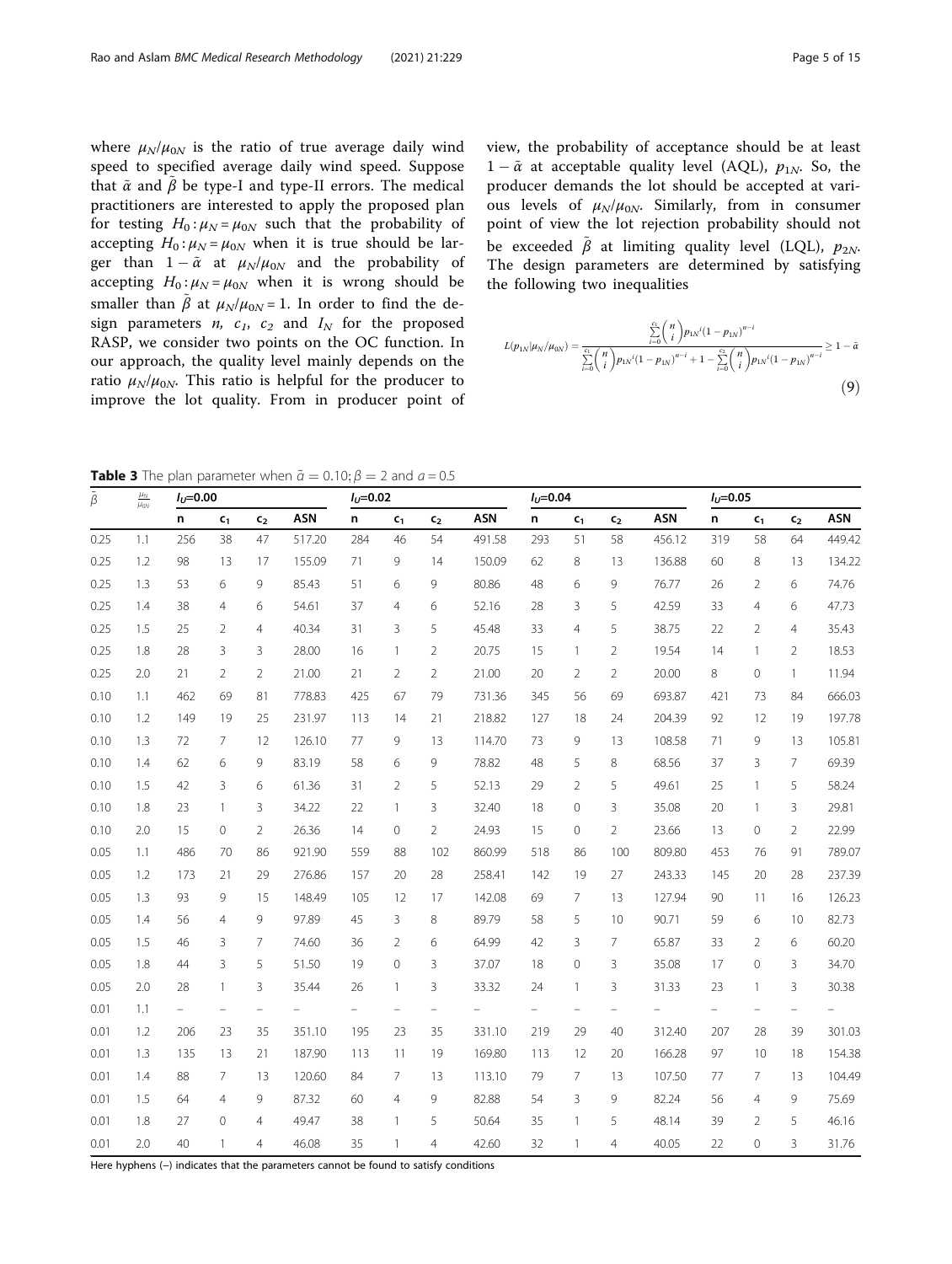<span id="page-5-0"></span>
$$
L(p_{2N}|\mu_N/\mu_{0N}=1) = \frac{\sum_{i=0}^{c_1} {n \choose i} p_{2N}i(1-p_{2N})^{n-i}}{\sum_{i=0}^{c_1} {n \choose i} p_{2N}i(1-p_{2N})^{n-i} + 1 - \sum_{i=0}^{c_2} {n \choose i} p_{2N}i(1-p_{2N})^{n-i}} \leq \tilde{\beta}
$$
\n(10)

where  $p_{1N}$  and  $p_{2N}$  are defined by

$$
p_{1N} = 1 - \left\{ \exp\left(-a^{\beta}(\mu/\mu_0)^{-\beta} (\Gamma(1/\beta)/\beta)^{\beta} (1 + I_N)^{\beta}\right) (1 + I_N) \right\} + I_N \quad (11)
$$

$$
p_{2N} = 1 - \left\{ \exp\left(-a^{\beta} (T(1/\beta)/\beta)^{\beta} (1+I_N)^{\beta}\right) (1+I_N) \right\} + I_N \quad (12)
$$

The estimated designed parameters of the proposed plan should be minimizing the average sample number (ASN) at an acceptable quality level. The ASN for the proposed plan with fraction defective  $(p)$  is derived to be

$$
ASN = \frac{n}{P_a(p) + P_r(p)}\tag{13}
$$

Therefore, the design parameters for the proposed plan with minimum sample size will be obtained by solving the below optimization technique

Minimize 
$$
ASN(p_{1N})
$$
  
\nsubject to  
\n $L(p_{1N}) \ge 1 - \tilde{\alpha}$   
\n $L(p_{2N}) \le \tilde{\beta}$   
\n $0 \le c_1 \le c_2$   
\nwhere  $n, c_1, c_2 \in \mathbf{z}$ 

The values of the designed parameters *n*,  $c_1$  and  $c_2$  for various values of  $\tilde{\beta}$  =0.25, 0.10, 0.05, 0.01;  $\tilde{\alpha} = 0.10$ ;  $a =$ 0.5 and 1.0,  $\mu_N/\mu_{0N}$  =1.1, 1.2, 1.3, 1.4, 1.5, 1.8, 2.0 and  $I_N$ =0.0, 0.02, 0.04 and 0.05 when shape parameter  $\beta$  = 1, 2

**Table 4** The plan parameter when  $\tilde{a} = 0.10; \beta = 2$  and  $a = 1.00$ 

| $\tilde{\beta}$ | $\frac{\mu_N}{\mu_{0N}}$ | $I_U = 0.00$   |                |                |            | $I_U = 0.02$   |                |                |            | $I_U = 0.04$ |                |                |            | $I_U = 0.05$ |                |                |            |
|-----------------|--------------------------|----------------|----------------|----------------|------------|----------------|----------------|----------------|------------|--------------|----------------|----------------|------------|--------------|----------------|----------------|------------|
|                 |                          | n              | $c_{1}$        | $c_{2}$        | <b>ASN</b> | n              | $c_{1}$        | c <sub>2</sub> | <b>ASN</b> | n            | c <sub>1</sub> | $c_{2}$        | <b>ASN</b> | n            | $c_{1}$        | c <sub>2</sub> | <b>ASN</b> |
| 0.255           | 1.1                      | 139            | 70             | 74             | 180.96     | 98             | 50             | 56             | 167.43     | 105          | 57             | 62             | 158.45     | 83           | 45             | 51             | 152.44     |
| 0.25            | 1.2                      | 27             | 11             | 15             | 55.27      | 39             | 19             | 21             | 49.78      | 31           | 15             | 18             | 48.58      | 30           | 15             | 18             | 48.38      |
| 0.25            | 1.3                      | 17             | 6              | 9              | 31.20      | 19             | 8              | 10             | 26.98      | 18           | 8              | 10             | 26.05      | 19           | 9              | 11             | 27.77      |
| 0.25            | 1.4                      | 17             | 7              | 8              | 20.21      | 11             | 4              | 6              | 18.62      | 11           | $\overline{4}$ | 6              | 17.60      | 18           | 9              | 9              | 18.00      |
| 0.25            | 1.5                      | 11             | $\overline{4}$ | 5              | 13.71      | 19             | 9              | 8              | 16.85      | 8            | 3              | $\overline{4}$ | 10.47      | 5            | $\mathbf{1}$   | 3              | 11.57      |
| 0.25            | 1.8                      | 5              | $\mathbf{1}$   | $\overline{2}$ | 6.95       | 8              | 3              | 3              | 8.00       | 3            | $\mathbf 0$    | 2              | 10.82      | 6            | 2              | 3              | 8.23       |
| 0.25            | 2.0                      | 6              | $\mathbf{1}$   | $\overline{2}$ | 7.42       | 5              | $\mathbf{1}$   | $\overline{2}$ | 6.75       | 6            | $\overline{2}$ | $\overline{2}$ | 6.00       | 9            | $\overline{4}$ | 3              | 7.76       |
| 0.10            | 1.1                      | 138            | 65             | 75             | 263.63     | 169            | 86             | 94             | 250.98     | 134          | 70             | 79             | 233.82     | 137          | 74             | 82             | 220.09     |
| 0.10            | 1.2                      | 57             | 25             | 29             | 78.21      | 41             | 17             | 23             | 79.30      | 45           | 21             | 26             | 75.79      | 39           | 18             | 23             | 67.40      |
| 0.10            | 1.3                      | 25             | 9              | 13             | 43.98      | 25             | 10             | 13             | 36.43      | 24           | 10             | 13             | 34.72      | 30           | 14             | 16             | 36.26      |
| 0.10            | 1.4                      | 16             | 5              | 8              | 26.78      | 15             | 5              | 8              | 26.29      | 22           | 9              | 11             | 26.89      | 12           | 4              | $\overline{7}$ | 23.41      |
| 0.10            | 1.5                      | 10             | $\overline{2}$ | 5              | 19.27      | 15             | 5              | $\overline{7}$ | 19.59      | 11           | 3              | 6              | 19.95      | 11           | 3              | 6              | 18.92      |
| 0.10            | 1.8                      | 9              | $\overline{2}$ | $\overline{4}$ | 13.62      | $\overline{4}$ | $\mathbf 0$    | $\overline{2}$ | 8.74       | 10           | 3              | $\overline{4}$ | 11.31      | 10           | 3              | $\overline{4}$ | 11.16      |
| 0.10            | 2.0                      | 9              | $\overline{2}$ | 3              | 10.25      | $\overline{4}$ | $\mathbf 0$    | $\overline{2}$ | 8.74       | 8            | $\mathbf{1}$   | 3              | 9.66       | 8            | 2              | 3              | 9.05       |
| 0.05            | 1.1                      | 189            | 89             | 101            | 313.09     | 181            | 90             | 101            | 289.79     | 181          | 95             | 105            | 271.36     | 170          | 91             | 101            | 261.00     |
| 0.05            | 1.2                      | 56             | 23             | 29             | 88.23      | 59             | 26             | 32             | 91.16      | 49           | 22             | 28             | 80.65      | 46           | 21             | 27             | 78.19      |
| 0.05            | 1.3                      | 37             | 14             | 18             | 50.18      | 31             | 12             | 16             | 44.56      | 32           | 13             | 17             | 43.38      | 25           | 10             | 14             | 38.63      |
| 0.05            | 1.4                      | 26             | 9              | 12             | 33.51      | 17             | 5              | 9              | 30.35      | 12           | 3              | $\overline{7}$ | 27.18      | 21           | 8              | 11             | 28.07      |
| 0.05            | 1.5                      | 19             | 6              | 8              | 22.62      | 12             | 3              | 6              | 19.74      | 14           | $\overline{4}$ | $\overline{7}$ | 20.04      | 11           | 3              | 6              | 18.92      |
| 0.05            | 1.8                      | 10             | $\overline{2}$ | $\overline{4}$ | 13.24      | 10             | $\overline{2}$ | $\overline{4}$ | 12.52      | 8            | $\mathbf{1}$   | $\overline{4}$ | 13.51      | 9            | $\overline{2}$ | $\overline{4}$ | 11.65      |
| 0.05            | 2.0                      | $\overline{7}$ | $\overline{0}$ | 3              | 11.67      | 9              | $\overline{2}$ | 3              | 9.99       | 8            | $\mathbf{1}$   | 3              | 9.66       | 9            | $\overline{2}$ | $\overline{4}$ | 11.65      |
| 0.01            | 1.1                      | 272            | 127            | 144            | 405.20     | 255            | 125            | 141            | 370.60     | 229          | 117            | 133            | 349.70     | 184          | 94             | 111            | 345.60     |
| 0.01            | 1.2                      | 78             | 31             | 40             | 115.10     | 72             | 30             | 39             | 111.20     | 70           | 31             | 39             | 98.57      | 56           | 24             | 33             | 98.24      |
| 0.01            | 1.3                      | 35             | 11             | 18             | 60.36      | 39             | 14             | 20             | 54.33      | 37           | 14             | 20             | 52.56      | 32           | 12             | 18             | 49.45      |
| 0.01            | 1.4                      | 33             | 10             | 15             | 40.78      | 29             | 9              | 14             | 37.17      | 25           | 8              | 13             | 34.68      | 27           | 9              | 14             | 34.57      |
| 0.01            | 1.5                      | 19             | $\overline{4}$ | 9              | 29.01      | 28             | 9              | 12             | 30.69      | 18           | 5              | 9              | 24.68      | 17           | $\overline{4}$ | 9              | 25.42      |
| 0.01            | 1.8                      | 13             | $\overline{2}$ | 5              | 15.97      | 9              | $\mathbf{1}$   | $\overline{4}$ | 13.37      | 12           | $\overline{2}$ | 5              | 14.35      | 11           | $\overline{2}$ | 5              | 14.17      |
| 0.01            | 2.0                      | 15             | 3              | 5              | 16.25      | 12             | $\overline{2}$ | 4              | 13.07      | 6            | $\mathbf 0$    | 3              | 11.13      | 6            | $\overline{0}$ | 3              | 10.62      |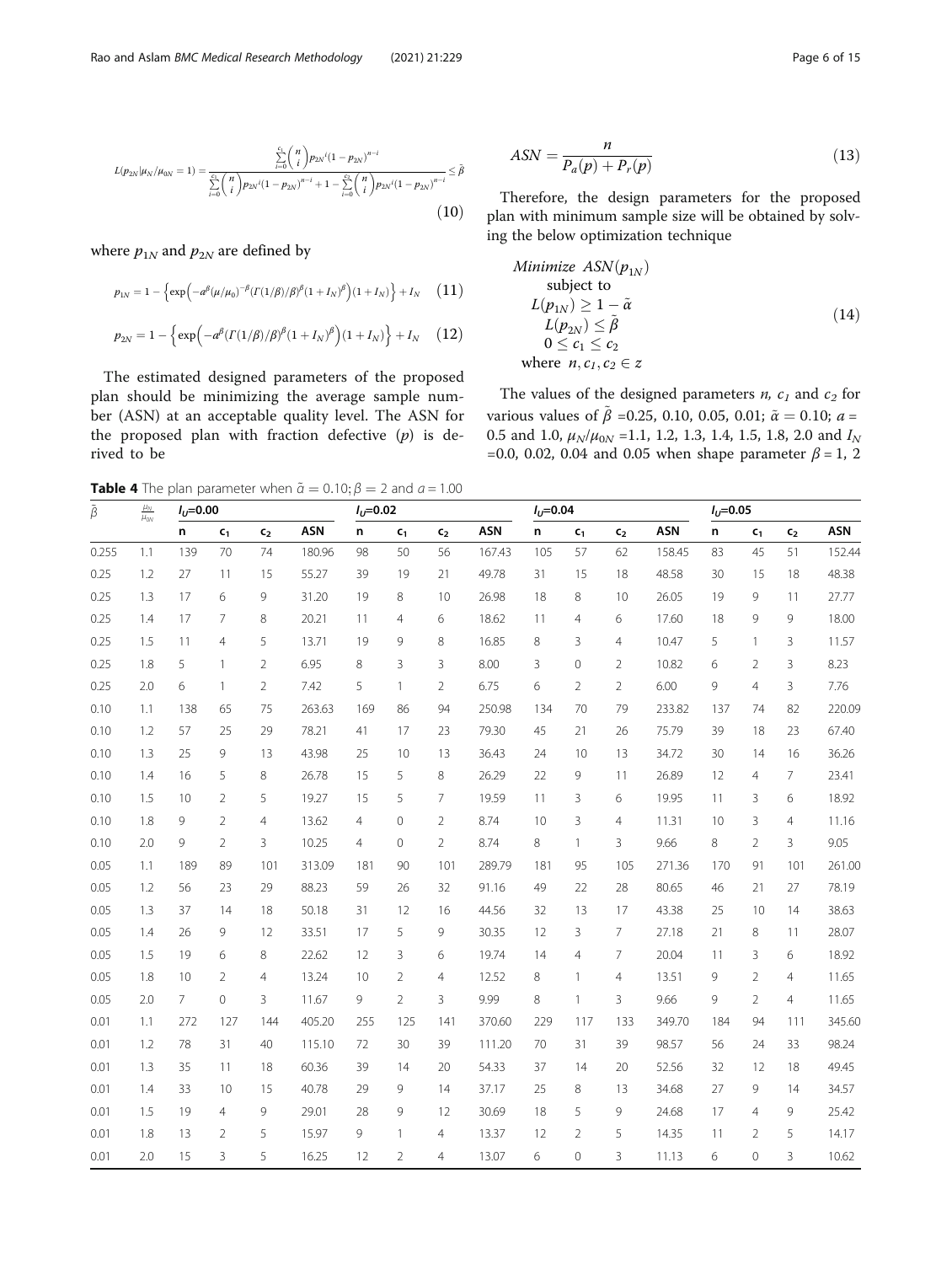and 3 are given in Tables [1](#page-2-0), [2,](#page-3-0) [3,](#page-4-0) [4,](#page-5-0) 5 and [6](#page-7-0). Tables [1](#page-2-0) and [2](#page-3-0) are shown for the exponential distribution case. For exponential distribution, it can be seen that the values of ASN decrease as the values of a increases from 0.5 to 1.0. On the other hand for other the same parameters, the values of *n* decreases as the values of  $\beta$  increases. Note here that the indeterminacy parameter  $I<sub>N</sub>$ also plays a significant role in minimizing the sample size. As indeterminacy parameter  $I_N$  increases the ASN values are decreasing.

## Results

A comparative study is carried out between the proposed sampling plans with the existing sampling plans available in the literature with respect to the sample size in this section. We know the cost of the study is always directly proportional to the sample size, a plan is said to be economical if it requires a smaller number of samples for testing the hypothesis about the daily new deaths from COVID-19. The proposed repetitive sampling plan under uncertainty/indeterminacy for Weibull distribution is the generalization of the testing average wind speed using sampling plan for Weibull distribution under indeterminacy plan developed by [[42\]](#page-14-0). The comparison for the proposed and the existing sampling plan for Weibull distribution under indeterminacy plan devel-oped by [[42](#page-14-0)] are displayed in Tables [7](#page-8-0) and [8](#page-9-0) for  $\tilde{\alpha} =$ 0.10;  $\beta = 2$  at  $a = 0.5$  and 1.0. The developed sampling plan reduces to the existing sampling plan when  $c_1$  =  $c_2 = c$ . From Tables [7](#page-8-0) and [8](#page-9-0), it is noticed that the values of the sample size required for testing  $H_0: \mu_N = \mu_{0N}$ smaller for the proposed sampling plan as compared

**Table 5** The plan parameter when  $\tilde{a} = 0.10; \beta = 3$  and  $a = 0.5$ 

| $\tilde{\beta}$ | $\underline{\mu}_N$<br>$\mu_{\rm ON}$ | $I_{11}=0.00$ |                |                |            | $I_U = 0.02$ |                          |                |            | $I_U = 0.04$ |                |                |            | $I_U = 0.05$ |                                |                |            |
|-----------------|---------------------------------------|---------------|----------------|----------------|------------|--------------|--------------------------|----------------|------------|--------------|----------------|----------------|------------|--------------|--------------------------------|----------------|------------|
|                 |                                       | n             | $c_{1}$        | $c_{2}$        | <b>ASN</b> | n            | $c_{1}$                  | $\mathsf{c}_2$ | <b>ASN</b> | n            | $\mathsf{c}_1$ | c <sub>2</sub> | <b>ASN</b> | n            | $\mathsf{c}_1$                 | c <sub>2</sub> | <b>ASN</b> |
| 0.25            | 1.1                                   | 292           | 19             | 25             | 517.61     | 245          | 17                       | 23             | 458.13     | 277          | 22             | 27             | 429.66     | 267          | 22                             | 27             | 414.40     |
| 0.25            | 1.2                                   | 85            | 4              | 7              | 146.81     | 91           | 5                        | 8              | 149.65     | 73           | $\overline{4}$ | 7              | 126.55     | 70           | 4                              | 7              | 122.04     |
| 0.25            | 1.3                                   | 30            | $\mathbf{0}$   | 3              | 94.07      | 51           | $\overline{2}$           | $\overline{4}$ | 78.45      | 46           | $\overline{2}$ | 4              | 72.19      | 44           | $\overline{2}$                 | 4              | 69.43      |
| 0.25            | 1.4                                   | 25            | $\mathbf{0}$   | 2              | 53.46      | 46           | $\overline{2}$           | 3              | 56.55      | 42           | $\overline{2}$ | 3              | 51.90      | 21           | $\mathbf 0$                    | 2              | 44.60      |
| 0.25            | 1.5                                   | 35            | $\mathbf{1}$   | $\overline{2}$ | 45.38      | 35           | 1                        | $\overline{2}$ | 44.23      | 30           | $\mathbf{1}$   | $\overline{2}$ | 38.96      | 30           | $\mathbf{1}$                   | $\overline{2}$ | 38.48      |
| 0.25            | 1.8                                   | 20            | $\mathbf{0}$   | $\mathbf{1}$   | 29.15      | 21           | 0                        | $\mathbf{1}$   | 29.19      | 17           | $\circ$        | $\mathbf{1}$   | 24.90      | 27           | $\mathbf{1}$                   | $\mathbf{1}$   | 27.00      |
| 0.25            | 2.0                                   | 20            | $\circ$        | $\mathbf{1}$   | 29.15      | 20           | 0                        | $\mathbf{1}$   | 28.34      | 18           | $\circ$        | $\mathbf{1}$   | 25.81      | 17           | $\circ$                        | 1              | 24.57      |
| 0.10            | 1.1                                   | 403           | 25             | 34             | 759.91     | 443          | 31                       | 39             | 701.00     | 399          | 30             | 38             | 642.41     | 385          | 30                             | 38             | 617.97     |
| 0.10            | 1.2                                   | 123           | 5              | 10             | 235.19     | 149          | 8                        | 12             | 218.34     | 138          | 8              | 12             | 202.77     | 133          | 8                              | 12             | 195.45     |
| 0.10            | 1.3                                   | 111           | 5              | $\overline{7}$ | 135.49     | 55           | 1                        | 5              | 128.82     | 74           | 3              | 6              | 111.25     | 50           | $\mathbf{1}$                   | 5              | 113.77     |
| 0.10            | 1.4                                   | 38            | $\mathbf 0$    | 3              | 86.02      | 34           | $\overline{0}$           | 3              | 80.99      | 58           | $\overline{2}$ | $\overline{4}$ | 76.59      | 56           | $\overline{2}$                 | 4              | 73.83      |
| 0.10            | 1.5                                   | 63            | $\overline{2}$ | 3              | 71.39      | 47           | 1                        | 3              | 67.15      | 45           | $\mathbf{1}$   | 3              | 62.66      | 41           | $\mathbf{1}$                   | 3              | 59.74      |
| 0.10            | 1.8                                   | 47            | $\mathbf{1}$   | $\overline{2}$ | 54.83      | 43           | 1                        | $\overline{2}$ | 50.37      | 41           | $\mathbf{1}$   | $\overline{2}$ | 47.54      | 27           | $\mathbf{0}$                   | $\overline{2}$ | 45.89      |
| 0.10            | 2.0                                   | 32            | $\circ$        | $\mathbf{1}$   | 38.68      | 31           | 0                        | $\mathbf{1}$   | 36.81      | 28           | $\circ$        | $\mathbf{1}$   | 33.57      | 24           | 0                              | $\mathbf{1}$   | 30.13      |
| 0.05            | 1.1                                   | 494           | 30             | 41             | 890.71     | 470          | 31                       | 42             | 834.52     | 412          | 29             | 40             | 764.15     | 432          | 32                             | 43             | 751.53     |
| 0.05            | 1.2                                   | 190           | 9              | 14             | 274.71     | 139          | 6                        | 12             | 257.00     | 128          | 6              | 12             | 241.07     | 157          | 9                              | 14             | 227.78     |
| 0.05            | 1.3                                   | 100           | 3              | $\overline{7}$ | 153.78     | 110          | 4                        | 8              | 154.20     | 69           | $\overline{2}$ | 6              | 123.22     | 82           | 3                              | 7              | 127.89     |
| 0.05            | 1.4                                   | 61            | $\mathbf{1}$   | 4              | 96.63      | 56           | 1                        | $\overline{4}$ | 89.64      | 52           | $\mathbf{1}$   | $\overline{4}$ | 83.11      | 70           | $\overline{2}$                 | 5              | 92.28      |
| 0.05            | 1.5                                   | 44            | $\circ$        | 3              | 81.11      | 43           | $\overline{0}$           | 3              | 73.85      | 37           | $\circ$        | 3              | 70.19      | 38           | $\mathbf{0}$                   | 3              | 66.19      |
| 0.05            | 1.8                                   | 41            | $\Omega$       | $\overline{2}$ | 57.27      | 36           | 0                        | $\overline{2}$ | 52.46      | 34           | $\Omega$       | $\overline{2}$ | 48.78      | 33           | $\Omega$                       | 2              | 47.05      |
| 0.05            | 2.0                                   | 36            | $\mathbf{0}$   | $\mathbf{1}$   | 41.67      | 34           | 0                        | $\mathbf{1}$   | 39.07      | 32           | $\circ$        | $\mathbf{1}$   | 36.56      | 30           | $\mathbf{0}$                   | 1              | 34.59      |
| 0.01            | 1.1                                   | $\frac{1}{2}$ |                |                |            |              | $\overline{\phantom{0}}$ | -              |            |              |                |                |            |              | $\qquad \qquad \longleftarrow$ |                |            |
| 0.01            | 1.2                                   | 241           | 10             | 18             | 356.05     | 223          | 10                       | 18             | 330.00     | 222          | 11             | 19             | 312.30     | 185          | 9                              | 17             | 289.40     |
| 0.01            | 1.3                                   | 155           | 5              | 10             | 197.70     | 116          | 3                        | 9              | 182.40     | 133          | 5              | 10             | 169.60     | 104          | 3                              | 9              | 162.40     |
| 0.01            | 1.4                                   | 100           | $\overline{2}$ | 6              | 130.80     | 92           | $\overline{2}$           | 6              | 121.10     | 74           | $\mathbf{1}$   | 6              | 120.80     | 82           | $\overline{2}$                 | 6              | 108.20     |
| 0.01            | 1.5                                   | 61            | $\mathbf{0}$   | $\overline{4}$ | 100.60     | 56           | 0                        | $\overline{4}$ | 93.47      | 52           | $\circ$        | $\overline{4}$ | 86.59      | 50           | 0                              | $\overline{4}$ | 83.51      |
| 0.01            | 1.8                                   | 54            | $\mathbf{0}$   | 2              | 62.97      | 53           | 0                        | 3              | 72.01      | 51           | $\Omega$       | 3              | 66.94      | 46           | $\mathbf{0}$                   | 3              | 64.22      |
| 0.01            | 2.0                                   | 54            | 0              | $\overline{2}$ | 62.97      | 52           | 0                        | $\overline{2}$ | 59.44      | 49           | 0              | $\overline{2}$ | 55.56      | 45           | $\mathbf 0$                    | $\overline{2}$ | 52.19      |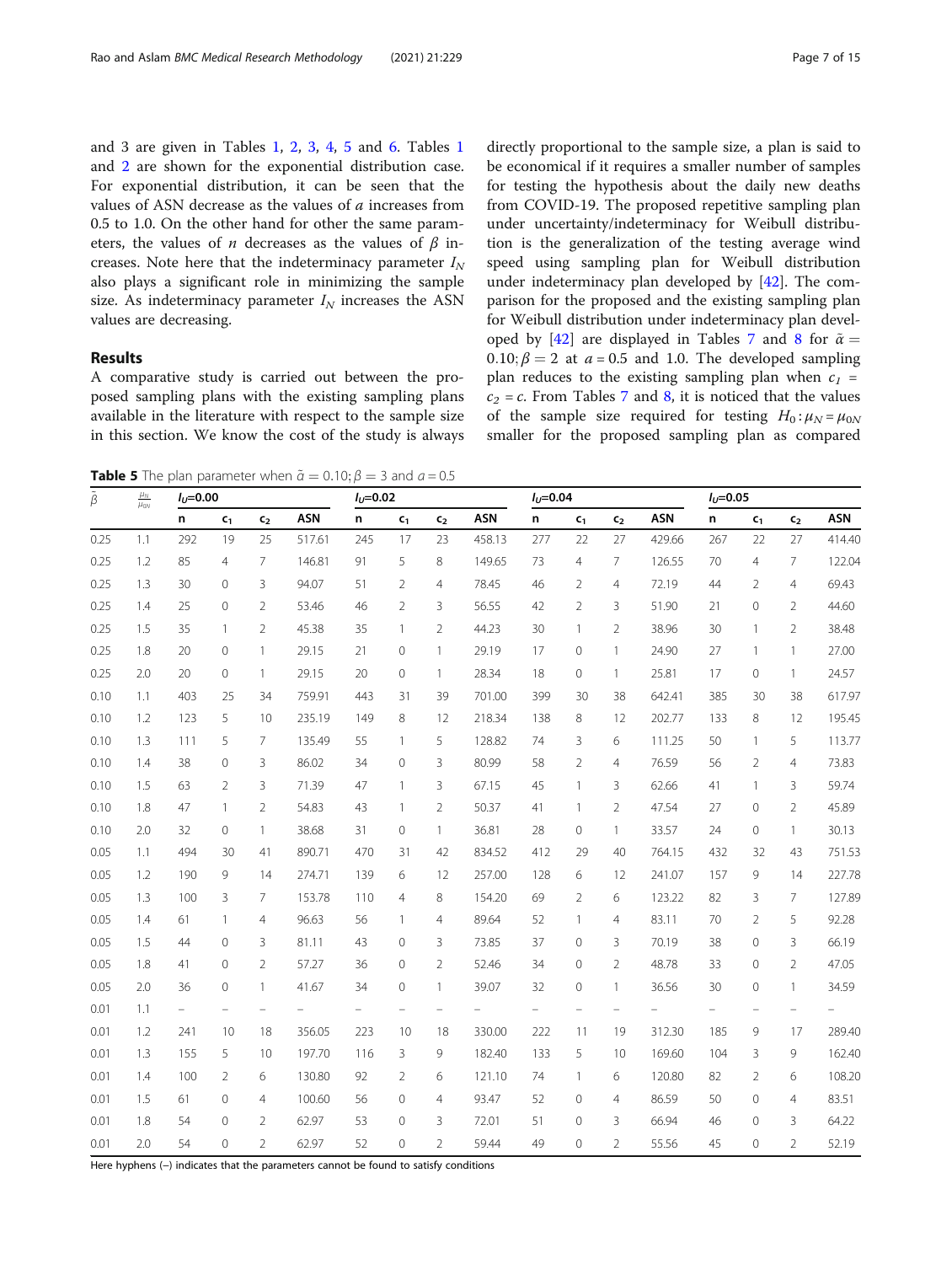| $\frac{\mu_N}{\mu_{0N}}$<br>$\tilde{\beta}$ |     | $I_{U} = 0.00$ |                |                |            | $I_U = 0.02$   |                |                |            | $I_U = 0.04$   |                |                |            | $I_U = 0.05$   |                |                |            |
|---------------------------------------------|-----|----------------|----------------|----------------|------------|----------------|----------------|----------------|------------|----------------|----------------|----------------|------------|----------------|----------------|----------------|------------|
|                                             |     | n              | $c_1$          | c <sub>2</sub> | <b>ASN</b> | n.             | c <sub>1</sub> | c <sub>2</sub> | <b>ASN</b> | n.             | c <sub>1</sub> | c <sub>2</sub> | <b>ASN</b> | n              | c <sub>1</sub> | c <sub>2</sub> | <b>ASN</b> |
| 0.25                                        | 1.1 | 78             | 32             | 39             | 136.44     | 65             | 31             | 34             | 86.96      | 66             | 34             | 36             | 79.07      | 46             | 23             | 27             | 77.00      |
| 0.25                                        | 1.2 | 25             | 8              | 12             | 42.95      | 23             | 10             | 11             | 26.67      | 17             | $\overline{7}$ | 9              | 24.71      | 15             | 6              | 9              | 31.15      |
| 0.25                                        | 1.3 | 19             | 6              | 8              | 24.45      | 11             | $\overline{4}$ | 5              | 13.76      | 10             | 3              | 5              | 15.57      | 5              | $\overline{1}$ | 3              | 12.06      |
| 0.25                                        | 1.4 | 13             | $\overline{3}$ | 5              | 16.83      | 9              | 2              | $\overline{4}$ | 13.73      | 10             | $\overline{4}$ | $\overline{4}$ | 10.00      | 8              | $\overline{2}$ | $\overline{4}$ | 12.77      |
| 0.25                                        | 1.5 | 11             | $\overline{2}$ | $\overline{4}$ | 14.20      | 9              | 3              | 3              | 9.00       | 8              | 3              | 3              | 8.00       | $\overline{7}$ | $\overline{2}$ | 3              | 8.79       |
| 0.25                                        | 1.8 | $\overline{4}$ | $\Omega$       | $\mathbf{1}$   | 5.27       | 3              | $\overline{0}$ | $\mathbf{1}$   | 4.56       | $\overline{4}$ | $\mathbf{1}$   | $\mathbf{1}$   | 4.00       | 4              | $\mathbf{1}$   | $\mathbf{1}$   | 4.00       |
| 0.25                                        | 2.0 | $\overline{4}$ | $\circ$        | $\mathbf{1}$   | 5.27       | 3              | $\overline{0}$ | $\mathbf{1}$   | 4.56       | $\overline{4}$ | $\mathbf{1}$   | $\mathbf{1}$   | 4.00       | $\overline{4}$ | 1              | $\mathbf{1}$   | 4.00       |
| 0.10                                        | 1.1 | 44             | 18             | 23             | 89.62      | 59             | 25             | 32             | 120.98     | 68             | 32             | 38             | 112.30     | 64             | 31             | 37             | 109.60     |
| 0.10                                        | 1.2 | 16             | 5              | 8              | 30.57      | 27             | 10             | 13             | 37.35      | 20             | $\overline{7}$ | 11             | 37.37      | 15             | 5              | 9              | 36.41      |
| 0.10                                        | 1.3 | 11             | 3              | 5              | 17.54      | 15             | $\overline{4}$ | $\overline{7}$ | 22.85      | 17             | 6              | 8              | 21.59      | 9              | $\overline{2}$ | 5              | 18.53      |
| 0.10                                        | 1.4 | 10             | 3              | $\overline{4}$ | 12.46      | 13             | $\overline{4}$ | 5              | 14.73      | 9              | $\overline{2}$ | $\overline{4}$ | 12.65      | 14             | 5              | 6              | 15.58      |
| 0.10                                        | 1.5 | 9              | $\overline{2}$ | 3              | 10.65      | $\overline{7}$ | $\mathbf{1}$   | 3              | 11.14      | 8              | $\overline{2}$ | $\overline{3}$ | 9.41       | 4              | $\overline{0}$ | $\overline{2}$ | 8.24       |
| 0.10                                        | 1.8 | 3              | $\Omega$       | $\mathbf{1}$   | 4.75       | 8              | 2              | $\overline{2}$ | 8.00       | 6              | $\mathbf{1}$   | $\overline{2}$ | 7.17       | 3              | $\Omega$       | $\mathbf{1}$   | 4.27       |
| 0.10                                        | 2.0 | 3              | $\Omega$       | $\mathbf{1}$   | 4.75       | $\overline{7}$ | $\overline{0}$ | $\overline{2}$ | 8.34       | $\overline{4}$ | 0              | $\mathbf{1}$   | 4.87       | 4              | $\mathbf{0}$   | $\mathbf{1}$   | 4.78       |
| 0.05                                        | 1.1 | 98             | 40             | 48             | 152.82     | 95             | 42             | 49             | 138.53     | 69             | 31             | 39             | 129.53     | 81             | 39             | 46             | 125.46     |
| 0.05                                        | 1.2 | 22             | 6              | 11             | 46.59      | 28             | 9              | 14             | 45.58      | 27             | 10             | 14             | 39.85      | 19             | 6              | 11             | 40.85      |
| 0.05                                        | 1.3 | 16             | $\overline{4}$ | $\overline{7}$ | 24.25      | 18             | 5              | 8              | 24.21      | 14             | $\overline{4}$ | $\overline{7}$ | 21.72      | 14             | $\overline{4}$ | 7              | 20.45      |
| 0.05                                        | 1.4 | 17             | $\overline{4}$ | 6              | 19.47      | 15             | $\overline{4}$ | 6              | 18.10      | 8              | $\mathbf{1}$   | $\overline{4}$ | 14.70      | 10             | $\overline{2}$ | 5              | 16.09      |
| 0.05                                        | 1.5 | 8              | $\mathbf{1}$   | 3              | 11.62      | 12             | 3              | $\overline{4}$ | 13.10      | 11             | 3              | $\overline{4}$ | 12.11      | 7              | $\mathbf{1}$   | 3              | 9.84       |
| 0.05                                        | 1.8 | 6              | $\mathbf{0}$   | $\overline{2}$ | 8.73       | 7              | $\mathbf{1}$   | $\overline{2}$ | 8.00       | 6              | $\overline{O}$ | $\overline{2}$ | 7.62       | 5              | $\mathbf{0}$   | $\overline{2}$ | 7.40       |
| 0.05                                        | 2.0 | 5              | $\Omega$       | $\mathbf{1}$   | 5.87       | 6              | $\overline{0}$ | $\overline{2}$ | 8.12       | $\overline{7}$ | $\mathbf{1}$   | $\overline{2}$ | 7.76       | 4              | $\Omega$       | $\mathbf{1}$   | 4.78       |
| 0.01                                        | 1.1 | 136            | 54             | 66             | 197.50     | 113            | 47             | 59             | 180.40     | 107            | 48             | 59             | 165.30     | 104            | 48             | 59             | 160.40     |
| 0.01                                        | 1.2 | 33             | 9              | 16             | 60.20      | 37             | 12             | 18             | 52.96      | 34             | 11             | 18             | 53.17      | 36             | 13             | 19             | 49.51      |
| 0.01                                        | 1.3 | 23             | 5              | 10             | 32.96      | 16             | 3              | 8              | 29.75      | 24             | 7              | 11             | 28.94      | 17             | $\overline{4}$ | 9              | 27.88      |
| 0.01                                        | 1.4 | 11             | $\mathbf{1}$   | 5              | 20.74      | 18             | $\overline{4}$ | 7              | 20.91      | 17             | $\overline{4}$ | $\overline{7}$ | 19.56      | 14             | $\overline{2}$ | 7              | 21.09      |
| 0.01                                        | 1.5 | 12             | $\mathbf{1}$   | 5              | 18.73      | 10             | $\mathbf{1}$   | $\overline{4}$ | 13.81      | 13             | $\overline{2}$ | 5              | 15.03      | 9              | $\mathbf{1}$   | $\overline{4}$ | 12.57      |
| 0.01                                        | 1.8 | $\overline{7}$ | $\overline{0}$ | $\overline{2}$ | 8.80       | 10             | $\mathbf{1}$   | 3              | 11.21      | 6              | $\Omega$       | $\overline{2}$ | 7.62       | 8              | $\mathbf{0}$   | 3              | 9.87       |
| 0.01                                        | 2.0 | 8              | $\overline{0}$ | $\overline{2}$ | 9.19       | 8              | $\overline{0}$ | $\overline{2}$ | 8.84       | 8              | $\Omega$       | $\overline{2}$ | 8.58       | $\overline{7}$ | $\overline{0}$ | $\overline{2}$ | 7.82       |

<span id="page-7-0"></span>**Table 6** The plan parameter when  $\tilde{a} = 0.10; \beta = 3$  and  $a = 1.0$ 

with the existing sampling plan developed by [\[42](#page-14-0)]. For example, when  $\mu_N/\mu_{0N}$  =1.1 and  $a$  =0.5 from Table [7](#page-8-0), it can be seen that  $ASN = 491.58$  from the plan proposed sampling plan whereas existing sampling plan sample size  $n = 617$  when  $I_N = 0.02$ ,  $\beta = 2$  and  $a = 0.5$ . Hence, the proposed sampling plan is more economical than the existing sampling plan.

## **Discussions**

At this juncture, application of the proposed methodology will be illustrated using COVID-19 data belong to Italy of 111 days that are recorded from 1 April to 20 July 2020. The data are available at [https://covid19.who.](https://covid19.who.int/) [int/](https://covid19.who.int/). This data is made up of the ratio of daily new deaths (i.e. daily number of deaths over new cases). The data is reported in Table [9](#page-9-0). We have taken this data from [[46](#page-14-0)] and they studied applications of COVID-19 data for Kumaraswamy inverted Topp-Leone distribution. Coronavirus disease (COVID-19) is an infectious disease caused by a newly discovered coronavirus. A large number of people affected by the COVID-19 virus and it are infected at random and uncertain, the COVID-19 data follows a certain statistical distribution under neutrosophic statistics. The World health organization and different countries' health administrators are involved to check the daily affected cases, recovered cases and deaths under indeterminacy. It is found that the COVID-19 data follows the Weibull distribution with shape parameter  $\hat{\beta} = 2.2222$  with the standard error (SE) as 0.1596 and scale parameter  $\hat{\alpha} = 0.1880$ with SE value as 0.00845. The Kolmogorov-Smirnov test and it p value are  $D = 0.0684$  and  $p = 0.6766$ . The goodness of fit of the Weibull distribution is highlight by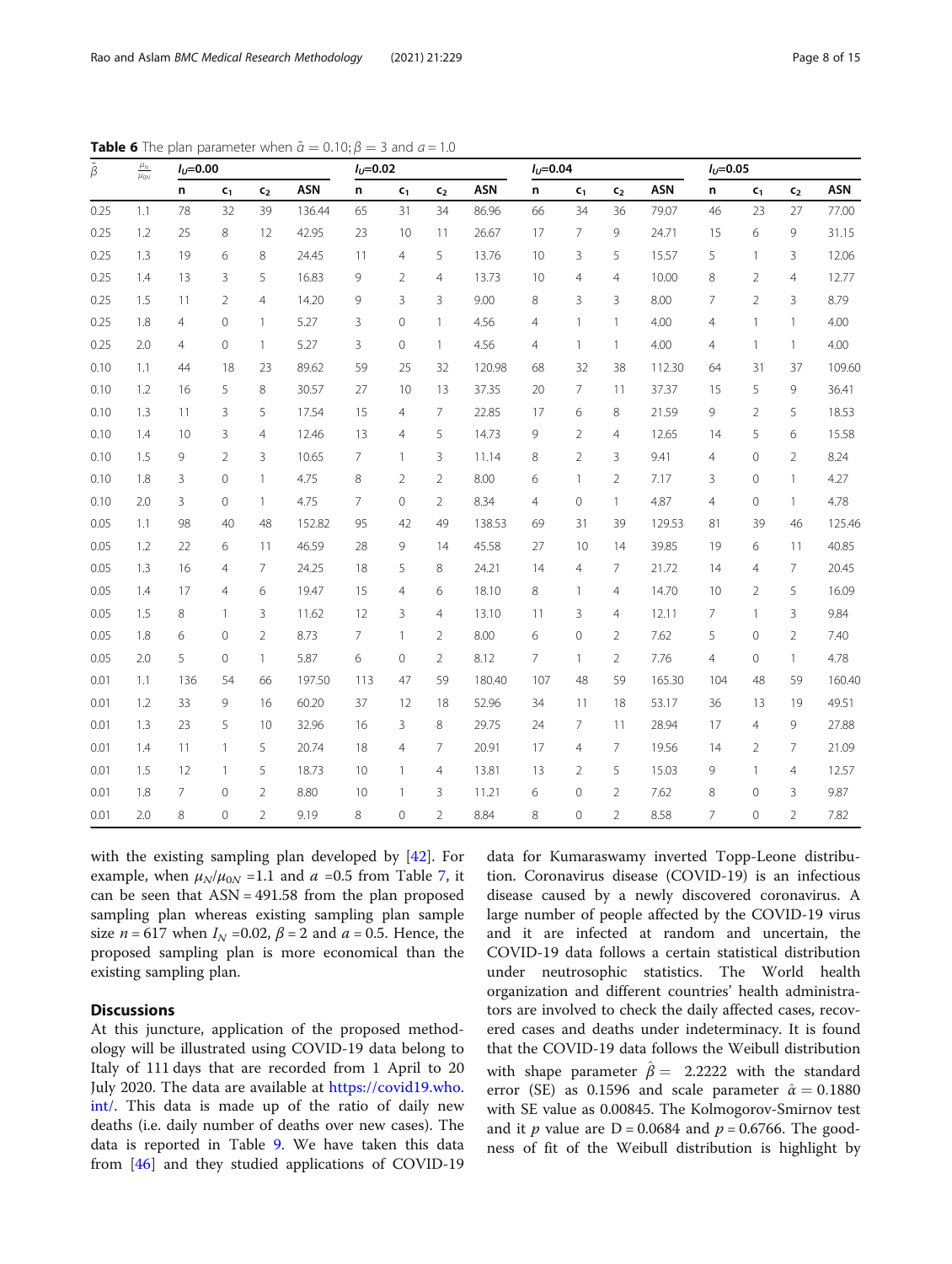| $\tilde{\beta}$ | $\frac{\mu_N}{\mu_{0N}}$ | $I_{U} = 0.00$ |          | $I_{U} = 0.02$ |          | $I_{U} = 0.04$ |                 | $I_{U} = 0.05$ |                 |
|-----------------|--------------------------|----------------|----------|----------------|----------|----------------|-----------------|----------------|-----------------|
|                 |                          | Proposed       | Existing | Proposed       | Existing | Proposed       | <b>Existing</b> | Proposed       | <b>Existing</b> |
| 0.25            | 1.1                      | 517.20         | 646      | 491.58         | 617      | 456.12         | 573             | 449.42         | 558             |
| 0.25            | 1.2                      | 155.09         | 198      | 150.09         | 181      | 136.88         | 172             | 134.22         | 167             |
| 0.25            | 1.3                      | 85.43          | 110      | 80.86          | 103      | 76.77          | 97              | 74.76          | 94              |
| 0.25            | 1.4                      | 54.61          | 66       | 52.16          | 62       | 42.59          | 59              | 47.73          | 58              |
| 0.25            | 1.5                      | 40.34          | 47       | 45.48          | 45       | 38.75          | 42              | 35.43          | 41              |
| 0.25            | 1.8                      | 28.00          | 29       | 20.75          | 27       | 19.54          | 25              | 18.53          | 25              |
| 0.25            | 2.0                      | 21.00          | 21       | 21.00          | 20       | 20.00          | 19              | 11.94          | 19              |
| 0.10            | 1.1                      | 778.83         | 1122     | 731.36         | 1049     | 693.87         | 993             | 666.03         | 967             |
| 0.10            | 1.2                      | 231.97         | 327      | 218.82         | 315      | 204.39         | 298             | 197.78         | 285             |
| 0.10            | 1.3                      | 126.10         | 174      | 114.70         | 164      | 108.58         | 155             | 105.81         | 151             |
| 0.10            | 1.4                      | 83.19          | 117      | 78.82          | 110      | 68.56          | 105             | 69.39          | 101             |
| 0.10            | 1.5                      | 61.36          | 84       | 52.13          | 79       | 49.61          | 76              | 58.24          | 73              |
| 0.10            | 1.8                      | 34.22          | 50       | 32.40          | 47       | 35.08          | 45              | 29.81          | 44              |
| 0.10            | $2.0\,$                  | 26.36          | 36       | 24.93          | 34       | 23.66          | 32              | 22.99          | 31              |
| 0.05            | 1.1                      | 921.90         | 1467     | 860.99         | 1370     | 809.80         | 1297            | 789.07         | 1257            |
| 0.05            | 1.2                      | 276.86         | 435      | 258.41         | 411      | 243.33         | 383             | 237.39         | 373             |
| 0.05            | 1.3                      | 148.49         | 230      | 142.08         | 218      | 127.94         | 213             | 126.23         | 200             |
| 0.05            | 1.4                      | 97.89          | 153      | 89.79          | 145      | 90.71          | 142             | 82.73          | 132             |
| 0.05            | 1.5                      | 74.60          | 112      | 64.99          | 106      | 65.87          | 100             | 60.20          | 98              |
| 0.05            | 1.8                      | 51.50          | 64       | 37.07          | 60       | 35.08          | 57              | 34.70          | 55              |
| 0.05            | 2.0                      | 35.44          | 49       | 33.32          | $46\,$   | 31.33          | 44              | 30.38          | 44              |
| 0.01            | 1.1                      |                | 646      |                | 617      |                | 573             |                | 558             |
| 0.01            | 1.2                      | 351.10         | 198      | 331.10         | 181      | 312.40         | 172             | 301.03         | 167             |
| 0.01            | 1.3                      | 187.90         | 110      | 169.80         | 103      | 166.28         | 97              | 154.38         | 94              |
| 0.01            | 1.4                      | 120.60         | 66       | 113.10         | 62       | 107.50         | 59              | 104.49         | 58              |
| 0.01            | 1.5                      | 87.32          | 47       | 82.88          | 45       | 82.24          | 42              | 75.69          | 41              |
| 0.01            | 1.8                      | 49.47          | 29       | 50.64          | 27       | 48.14          | 25              | 46.16          | 25              |
| 0.01            | 2.0                      | 46.08          | 21       | 42.60          | 20       | 40.05          | 19              | 31.76          | 19              |

<span id="page-8-0"></span>**Table 7** Sample size comparison between the proposed plan and existing plan for  $\tilde{\alpha} = 0.10$ ;  $\beta = 2$  and  $a = 0.5$ 

Here hyphens (-) indicates that the parameters cannot be found to satisfy conditions

depicts the histogram and quantile-quantile (Q-Q) plot in Fig. [1.](#page-10-0) We also applied various life distributions to fit the COVID-19 data set for the intention of comparative study. We have considered here the existing three models like odds Weibull distribution (OWD), Nadarajah-Haghighi distribution (NHD) and Exponentiated Nadarajah-Haghighi distribution (ENHD) for the same data. For more details please refer to [[47\]](#page-14-0).

Pdf and cdf of Weibull distribution are respectively

$$
f(x) = \left(\frac{\beta}{\alpha}\right) \left(\frac{x}{\alpha}\right)^{\beta-1} e^{-\left(\frac{x}{\alpha}\right)^{\beta}}; x > 0, \alpha > 0, \beta > 0
$$

and  $F(x) = 1 - e^{-\left(\frac{x}{a}\right)^{\beta}}$ ;  $x > 0$ ,  $\alpha > 0$ ,  $\beta > 0$ 

Pdf and cdf of odds Weibull distribution (OWD) are respectively (suggested by [\[48](#page-14-0)])

$$
f(x) = \left(\frac{\alpha\beta}{x}\right) \left(\frac{x}{\theta}\right)^{\alpha} e^{\left(\frac{x}{\theta}\right)^{\alpha}} \left(e^{\left(\frac{x}{\theta}\right)^{\alpha}} - 1\right)^{\beta - 1} \left[1 + \left(e^{\left(\frac{x}{\theta}\right)^{\alpha}} - 1\right)^{\beta}\right]^{-2}; x > 0, \alpha
$$
  
and 
$$
F(x) = 1 - \left[1 + \left(e^{\left(\frac{x}{\theta}\right)^{\alpha}} - 1\right)^{\beta}\right]^{-1}; \quad x > 0, \quad \alpha < 0,
$$

$$
0 < (\beta, \theta).
$$

Pdf and cdf of Nadarajah-Haghighi distribution (NHD) are respectively (see [\[49](#page-14-0)])

$$
f(x) = (\alpha \lambda)(1 + \lambda x)^{\alpha - 1} e^{1 - (1 + \lambda x)^{\alpha}}; x > 0, \alpha > 0, \lambda > 0
$$

and  $F(x) = 1 - e^{1 - (1 + \lambda x)^{\alpha}}$ ;  $x > 0$ ,  $\alpha > 0$ ,  $\lambda > 0$ .

Pdf and cdf of Exponentiated Nadarajah-Haghighi distribution (ENHD) are respectively (see [\[49](#page-14-0)])

$$
f(x) = (\alpha \lambda \theta)(1 + \lambda x)^{\alpha - 1} e^{1 - (1 + \lambda x)^{\alpha}} \left(1 - e^{1 - (1 + \lambda x)^{\alpha}}\right)^{\theta - 1}; x > 0, \alpha > 0, \lambda > 0, \theta > 0
$$
  
and  $F(x) = \left(1 - e^{1 - (1 + \lambda x)^{\alpha}}\right)^{\theta}; x > 0, \alpha > 0, \lambda > 0, \theta > 0.$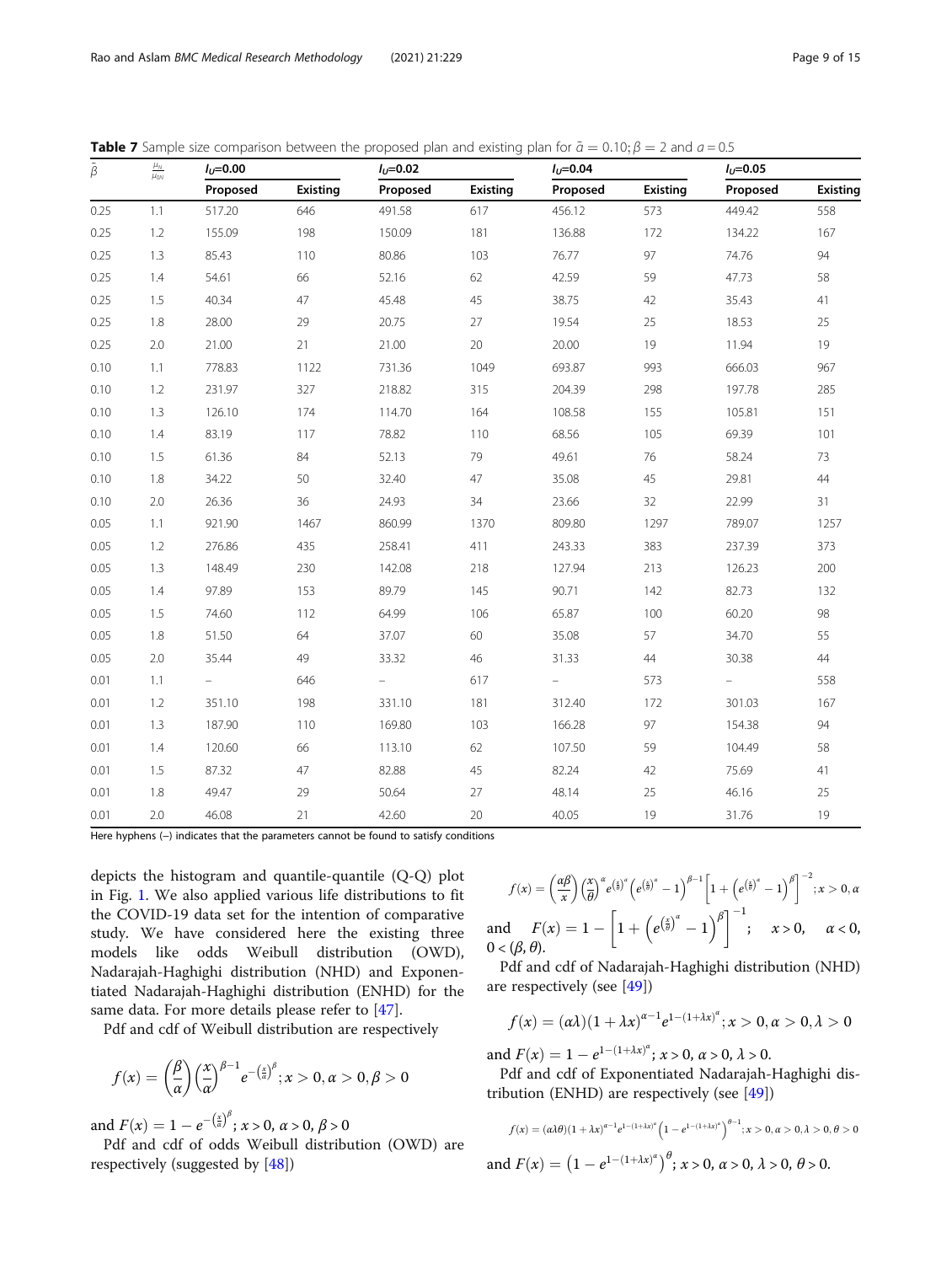| $\tilde{\boldsymbol{\beta}}$ | $\frac{\mu_N}{\mu_{0N}}$ | $I_{U} = 0.00$ |          | $I_{U} = 0.02$ |          | $I_{U} = 0.04$ |          | $I_{U} = 0.05$ |                 |
|------------------------------|--------------------------|----------------|----------|----------------|----------|----------------|----------|----------------|-----------------|
|                              |                          | Proposed       | Existing | Proposed       | Existing | Proposed       | Existing | Proposed       | <b>Existing</b> |
| 0.25                         | 1.1                      | 180.96         | 229      | 167.43         | 206      | 158.45         | 190      | 152.44         | 188             |
| 0.25                         | 1.2                      | 55.27          | 65       | 49.78          | 60       | 48.58          | 59       | 48.38          | 56              |
| 0.25                         | 1.3                      | 31.20          | 36       | 26.98          | 35       | 26.05          | 33       | 27.77          | 32              |
| 0.25                         | 1.4                      | 20.21          | 25       | 18.62          | 23       | 17.60          | 22       | 18.00          | $18\,$          |
| 0.25                         | 1.5                      | 13.71          | 17       | 16.85          | 16       | 10.47          | 15       | 11.57          | 15              |
| 0.25                         | 1.8                      | 6.95           | 11       | 8.00           | 11       | 10.82          | 10       | 8.23           | 9               |
| 0.25                         | 2.0                      | 7.42           | 10       | 6.75           | 10       | 6.00           | 9        | 7.76           | $\overline{9}$  |
| 0.10                         | 1.1                      | 263.63         | 371      | 250.98         | 352      | 233.82         | 324      | 220.09         | 317             |
| 0.10                         | $1.2\,$                  | 78.21          | 109      | 79.30          | 104      | 75.79          | 99       | 67.40          | 97              |
| 0.10                         | 1.3                      | 43.98          | 56       | 36.43          | 55       | 34.72          | 51       | 36.26          | 51              |
| 0.10                         | 1.4                      | 26.78          | 38       | 26.29          | 36       | 26.89          | 35       | 23.41          | 35              |
| 0.10                         | 1.5                      | 19.27          | 30       | 19.59          | 28       | 19.95          | 27       | 18.92          | 24              |
| 0.10                         | 1.8                      | 13.62          | 15       | 8.74           | 14       | 11.31          | 14       | 11.16          | 13              |
| 0.10                         | 2.0                      | 10.25          | 13       | 8.74           | 13       | 9.66           | 12       | 9.05           | $\overline{9}$  |
| 0.05                         | 1.1                      | 313.09         | 494      | 289.79         | 462      | 271.36         | 431      | 261.00         | 416             |
| 0.05                         | $1.2\,$                  | 88.23          | 146      | 91.16          | 138      | 80.65          | 129      | 78.19          | 119             |
| 0.05                         | 1.3                      | 50.18          | 73       | 44.56          | 69       | 43.38          | 66       | 38.63          | 65              |
| 0.05                         | 1.4                      | 33.51          | 49       | 30.35          | 44       | 27.18          | 42       | 28.07          | 41              |
| 0.05                         | 1.5                      | 22.62          | 38       | 19.74          | 37       | 20.04          | 35       | 18.92          | 30              |
| 0.05                         | 1.8                      | 13.24          | 22       | 12.52          | 21       | 13.51          | 20       | 11.65          | 18              |
| 0.05                         | 2.0                      | 11.67          | 20       | 9.99           | 18       | 9.66           | 17       | 11.65          | 16              |
| 0.01                         | 1.1                      | 405.20         | 229      | 370.60         | 206      | 349.70         | 190      | 345.60         | 188             |
| 0.01                         | $1.2\,$                  | 115.10         | 65       | 111.20         | 60       | 98.57          | 59       | 98.24          | 56              |
| 0.01                         | 1.3                      | 60.36          | 36       | 54.33          | 35       | 52.56          | 33       | 49.45          | 32              |
| 0.01                         | 1.4                      | 40.78          | 25       | 37.17          | 23       | 34.68          | 22       | 34.57          | 18              |
| 0.01                         | 1.5                      | 29.01          | 17       | 30.69          | 16       | 24.68          | 15       | 25.42          | 15              |
| 0.01                         | 1.8                      | 15.97          | 11       | 13.37          | 11       | 14.35          | 10       | 14.17          | 9               |
| 0.01                         | 2.0                      | 16.25          | 10       | 13.07          | 10       | 11.13          | 9        | 10.62          | 9               |

<span id="page-9-0"></span>**Table 8** Sample size comparison between the proposed plan and existing plan for  $\tilde{a} = 0.10$ ;  $\beta = 2$  and  $a = 1.0$ 

Table 9 COVID-19 data belong to Italy from 1 April to 20 July 2020

| 0.0138 | 0.0365 | 0.0372 | 0.0385 | 0.0385 | 0.0435 | 0.0457 | 0.0476 | 0.0476 | 0.0537 |
|--------|--------|--------|--------|--------|--------|--------|--------|--------|--------|
| 0.0561 | 0.0562 | 0.0673 | 0.0769 | 0.0777 | 0.0802 | 0.0864 | 0.0870 | 0.0894 | 0.0942 |
| 0.1041 | 0.1053 | 0.1071 | 0.1119 | 0.1149 | 0.1154 | 0.1176 | 0.1180 | 0.1221 | 0.1227 |
| 0.1253 | 0.1264 | 0.1297 | 0.1302 | 0.1311 | 0.1319 | 0.1369 | 0.1375 | 0.1387 | 0.1390 |
| 0.1398 | 0.1408 | 0.1417 | 0.1421 | 0.1443 | 0.1456 | 0.1491 | 0.1493 | 0.1520 | 0.1522 |
| 0.1548 | 0.1593 | 0.1597 | 0.1619 | 0.1620 | 0.1628 | 0.1641 | 0.1646 | 0.1666 | 0.1686 |
| 0.1730 | 0.1749 | 0.1754 | 0.1761 | 0.1767 | 0.1779 | 0.1789 | 0.1791 | 0.1827 | 0.1831 |
| 0.1856 | 0.1915 | 0.1956 | 0.1957 | 0.1965 | 0.1987 | 0.1993 | 0.1994 | 0.1994 | 0.2003 |
| 0.2012 | 0.2032 | 0.2057 | 0.2070 | 0.2113 | 0.2148 | 0.2167 | 0.2190 | 0.2195 | 0.2195 |
| 0.2196 | 0.2212 | 0.2254 | 0.2321 | 0.2406 | 0.2421 | 0.2430 | 0.2495 | 0.2555 | 0.2641 |
| 0.2667 | 0.2668 | 0.2690 | 0.2792 | 0.3067 | 0.3067 | 0.3176 | 0.3371 | 0.3436 | 0.3515 |
| 0.4972 |        |        |        |        |        |        |        |        |        |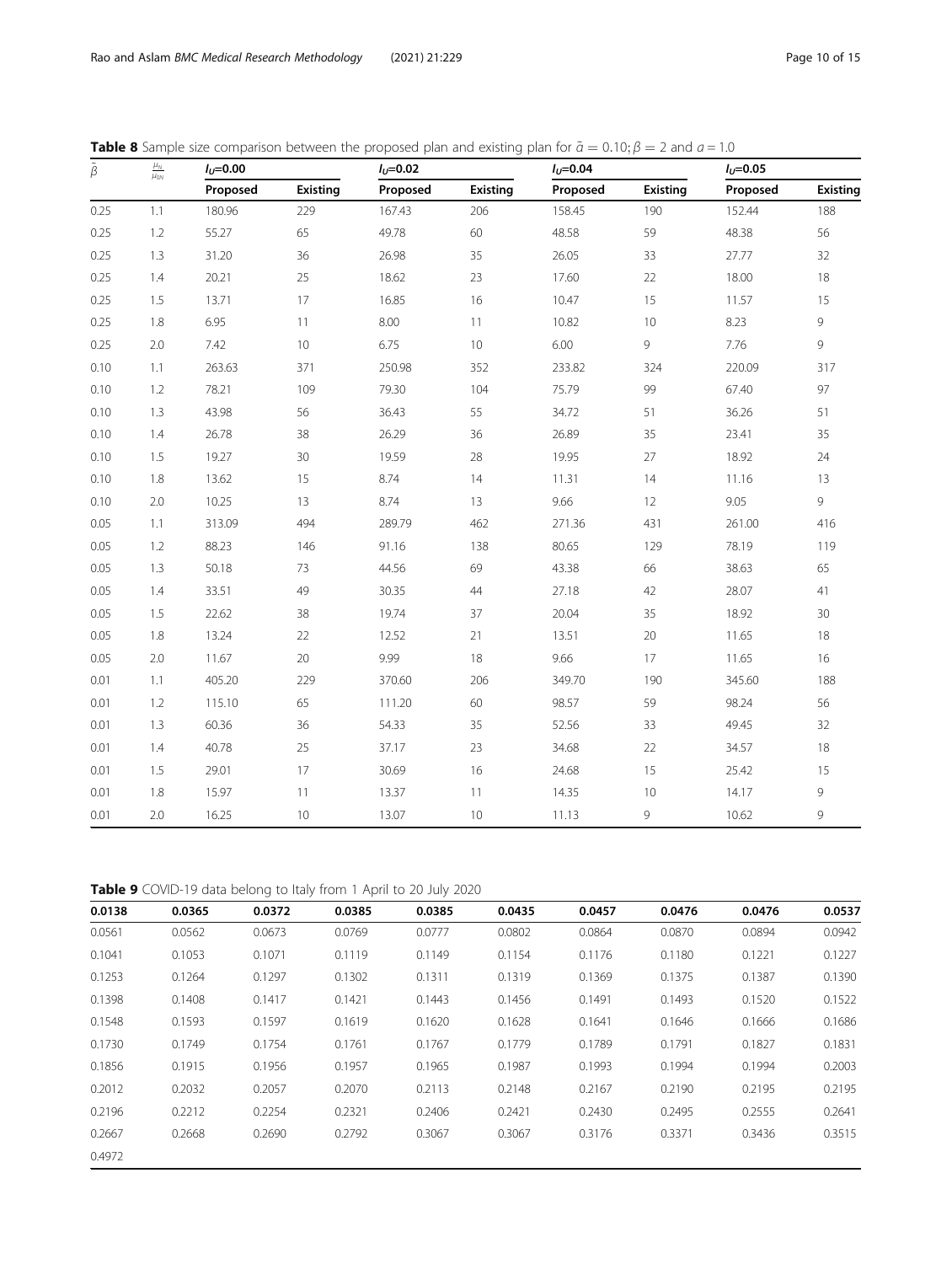<span id="page-10-0"></span>

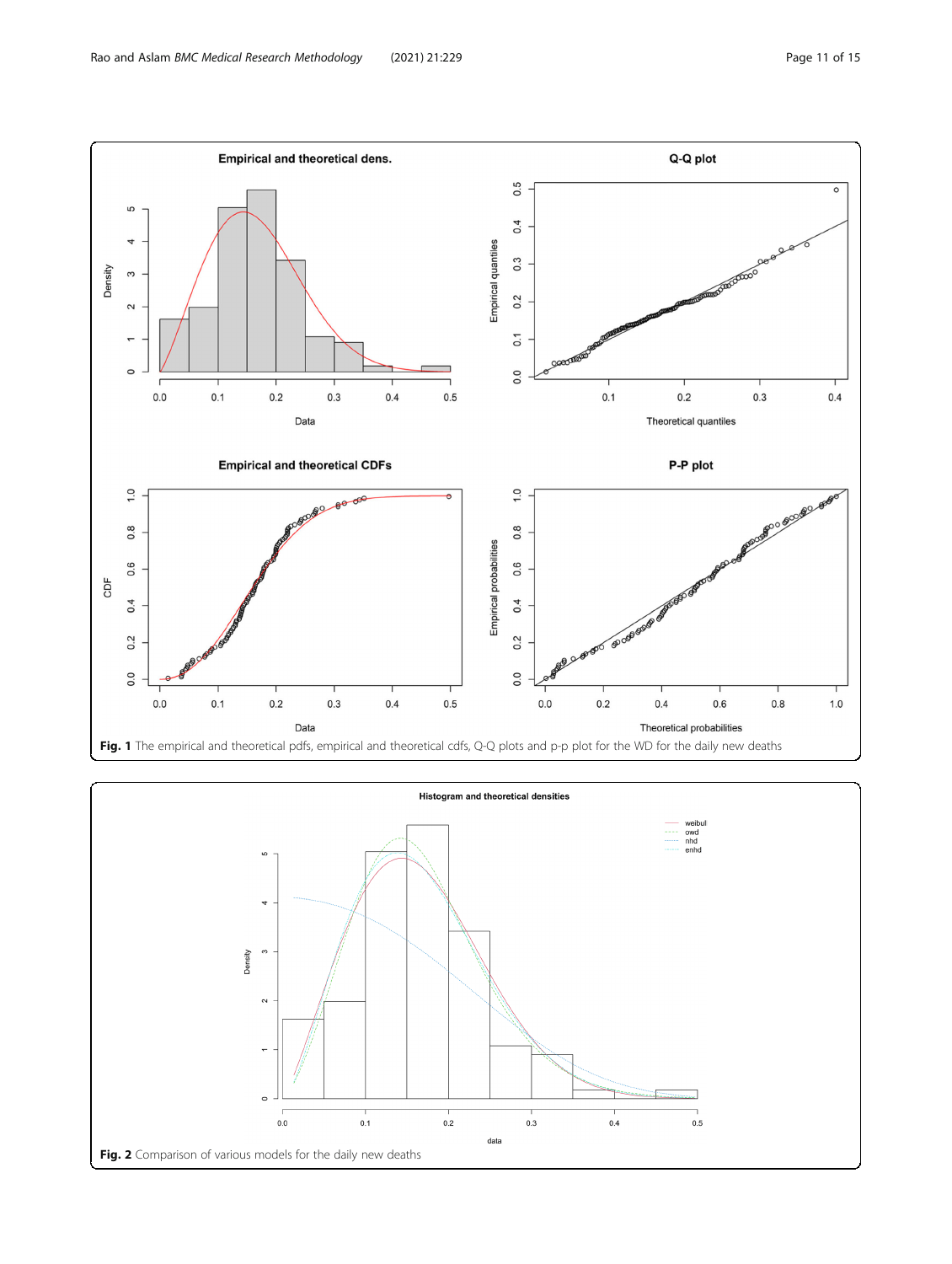| <b>Dist</b> | MLEs of the parameters |                    |                         | KS test <i>p</i> -value | -2loaLL     | AIC         | BIC         |
|-------------|------------------------|--------------------|-------------------------|-------------------------|-------------|-------------|-------------|
| <b>WD</b>   | $\hat{a} = 0.1880$     | $\beta = 2.2222$   | -                       | 0.6766                  | $-257.1131$ | $-253.1131$ | $-247.6940$ |
| <b>OWD</b>  | $\hat{a} = 1.7988$     | $\beta = 1.3225$   | $\hat{\theta} = 0.1943$ | $2.2e-16$               | $-258.5084$ | $-252.5084$ | $-244.3798$ |
| <b>NHD</b>  | $\hat{a}$ =116.5132    | $\lambda = 0.0353$ |                         | 8.549e-06               | $-221.1094$ | $-217.1095$ | $-211.6904$ |
| <b>ENHD</b> | $\hat{a}=3.7626$       | $\lambda = 1.6968$ | $\theta = 2.5732$       | 0.6324                  | $-256.9344$ | $-250.9344$ | $-242.8058$ |

<span id="page-11-0"></span>Table 10 Estimation and Goodness of fit measures of fitted distribution for daily new deaths

We have estimated the parameters and good fit for the COVID-19 data for WD, OWD, NHD and ENHD, and are reported in Table 10 and depicted in Fig. [2.](#page-10-0) From Table 10 and Fig. [2](#page-10-0) it is noticed that WD shows less AIC, BIC and -2logLL, moreover OWD and NHD are not fitted for COVID-19 data. Hence, Weibull distribution shows a good fit for the COVID-19 data belongs to Italy. The plan parameters for this shape parameter are shown in Tables 11 and [12.](#page-12-0) For the proposed plan, the shape parameter is  $\hat{\beta}_N = (1 + 0.04) \times 2.2222 \approx 2.31$ when  $I_U = 0.04$ .

Suppose that a quality medical practitioner would like to use the proposed repetitive sampling plan for Weibull

**Table 11** The plan parameter when  $\tilde{\alpha} = 0.10$ ;  $\beta = 2.2222$  and  $a = 0.5$ 

| $\tilde{\beta}$ | $\frac{\mu_N}{\mu_{0N}}$ | $I_{U} = 0.00$ |                   |                          |            | $I_U = 0.02$ |                |                   |            | $I_U = 0.04$             |                   |                          |            | $I_U = 0.05$ |                          |                   |        |
|-----------------|--------------------------|----------------|-------------------|--------------------------|------------|--------------|----------------|-------------------|------------|--------------------------|-------------------|--------------------------|------------|--------------|--------------------------|-------------------|--------|
|                 |                          | n              | $c_{1}$           | $\mathsf{c}_2$           | <b>ASN</b> | n            | $c_{1}$        | $\mathsf{c}_2$    | <b>ASN</b> | n                        | $c_{1}$           | $\mathsf{c}_2$           | <b>ASN</b> | n            | c <sub>1</sub>           | c <sub>2</sub>    | ASN    |
| 0.25            | 1.1                      | 312            | 40                | 47                       | 507.20     | 287          | 39             | 46                | 471.79     | 305                      | 45                | 51                       | 447.47     | 256          | 38                       | 45                | 428.73 |
| 0.25            | 1.2                      | 87             | 9                 | 13                       | 150.31     | 106          | 13             | 16                | 147.51     | 100                      | 13                | 16                       | 139.26     | 52           | 5                        | 10                | 135.80 |
| 0.25            | 1.3                      | 60             | 6                 | 8                        | 80.77      | 57           | 6              | 8                 | 76.36      | 60                       | $\overline{7}$    | 9                        | 79.08      | 41           | $\overline{4}$           | 7                 | 72.91  |
| 0.25            | 1.4                      | 26             | $\mathbf{1}$      | $\overline{4}$           | 59.83      | 36           | 3              | 5                 | 53.13      | 46                       | 5                 | 6                        | 52.93      | 34           | 3                        | 5                 | 49.13  |
| 0.25            | 1.5                      | 37             | 3                 | $\overline{4}$           | 43.78      | 21           | 1              | 3                 | 36.92      | 31                       | 3                 | $\overline{4}$           | 37.42      | 19           | $\mathbf{1}$             | 3                 | 33.81  |
| 0.25            | 1.8                      | 25             | $\overline{2}$    | 2                        | 25.00      | 21           | 1              | $\overline{2}$    | 26.09      | 19                       | $\mathbf{1}$      | 2                        | 23.99      | 22           | $\overline{2}$           | $\overline{2}$    | 22.00  |
| 0.25            | 2.0                      | 27             | $\overline{2}$    | $\overline{2}$           | 27.00      | 20           | $\mathbf{1}$   | $\overline{2}$    | 25.33      | 10                       | $\circ$           | $\mathbf{1}$             | 14.66      | 11           | $\circ$                  | $\mathbf{1}$      | 15.30  |
| 0.10            | 1.1                      | 431            | 53                | 64                       | 742.14     | 413          | 54             | 65                | 703.25     | 376                      | 52                | 63                       | 655.88     | 406          | 59                       | 69                | 635.70 |
| 0.10            | 1.2                      | 140            | 14                | 20                       | 232.64     | 143          | 16             | 21                | 208.70     | 110                      | 12                | 18                       | 195.90     | 114          | 13                       | 19                | 195.07 |
| 0.10            | 1.3                      | 74             | 6                 | 10                       | 117.74     | 70           | 6              | 10                | 110.54     | 74                       | 7                 | 11                       | 110.43     | 82           | 9                        | 12                | 106.44 |
| 0.10            | 1.4                      | 47             | 3                 | 6                        | 73.54      | 44           | 3              | 6                 | 69.36      | 51                       | $\overline{4}$    | 7                        | 72.13      | 48           | $\overline{4}$           | 7                 | 70.57  |
| 0.10            | 1.5                      | 42             | $\overline{2}$    | 5                        | 63.55      | 36           | $\overline{2}$ | 5                 | 61.50      | 26                       | 1                 | $\overline{4}$           | 50.99      | 36           | $\overline{2}$           | 5                 | 54.79  |
| 0.10            | 1.8                      | 18             | $\circ$           | $\overline{2}$           | 31.17      | 26           | $\mathbf{1}$   | 3                 | 38.16      | 16                       | $\mathbf{0}$      | $\overline{2}$           | 27.66      | 25           | $\mathbf{1}$             | 3                 | 35.16  |
| 0.10            | 2.0                      | 19             | $\mathbf{0}$      | $\overline{2}$           | 31.25      | 17           | $\overline{0}$ | $\overline{2}$    | 29.34      | 23                       | $\mathbf{1}$      | $\overline{2}$           | 26.93      | 23           | $\mathbf{1}$             | 2                 | 26.63  |
| 0.05            | 1.1                      | 507            | 61                | 75                       | 883.90     | 544          | 71             | 84                | 836.31     | 486                      | 67                | 80                       | 773.35     | 472          | 67                       | 80                | 752.06 |
| 0.05            | 1.2                      | 172            | 17                | 24                       | 266.94     | 154          | 16             | 23                | 246.46     | 152                      | 17                | 24                       | 238.68     | 141          | 16                       | 23                | 225.79 |
| 0.05            | 1.3                      | 99             | 8                 | 13                       | 146.61     | 94           | 8              | 13                | 136.91     | 80                       | $\overline{7}$    | 12                       | 124.05     | 78           | $\overline{7}$           | 12                | 120.03 |
| 0.05            | 1.4                      | 54             | 3                 | $\overline{7}$           | 88.62      | 61           | $\overline{4}$ | 8                 | 89.14      | 56                       | $\overline{4}$    | 8                        | 85.25      | 55           | $\overline{4}$           | 8                 | 82.24  |
| 0.05            | 1.5                      | 53             | 3                 | 6                        | 71.76      | 51           | 3              | 6                 | 67.35      | 46                       | 3                 | 6                        | 63.79      | 32           | $\mathbf{1}$             | 5                 | 62.18  |
| 0.05            | 1.8                      | 33             | $\mathbf{1}$      | 3                        | 41.98      | 30           | 1              | 3                 | 39.13      | 29                       | $\mathbf{1}$      | 3                        | 37.07      | 27           | $\mathbf{1}$             | 3                 | 35.64  |
| 0.05            | 2.0                      | 23             | $\mathbf{0}$      | $\overline{2}$           | 31.96      | 21           | $\overline{0}$ | $\overline{2}$    | 29.89      | 19                       | $\mathbf{0}$      | $\overline{2}$           | 27.97      | 20           | $\mathbf 0$              | $\overline{2}$    | 27.50  |
| 0.01            | 1.1                      | $\frac{1}{2}$  | $\qquad \qquad -$ | $\overline{\phantom{0}}$ |            |              | $\equiv$       | $\qquad \qquad -$ |            | $\overline{\phantom{0}}$ | $\qquad \qquad -$ | $\overline{\phantom{0}}$ |            | $\equiv$     | $\overline{\phantom{0}}$ | $\qquad \qquad -$ |        |
| 0.01            | 1.2                      | 204            | 18                | 29                       | 341.70     | 192          | 18             | 29                | 321.80     | 207                      | 22                | 32                       | 298.90     | 216          | 24                       | 34                | 297.80 |
| 0.01            | 1.3                      | 133            | 10                | 17                       | 181.10     | 93           | 6              | 14                | 172.80     | 109                      | 9                 | 16                       | 156.30     | 106          | 9                        | 16                | 151.50 |
| 0.01            | 1.4                      | 87             | 5                 | 11                       | 127.20     | 84           | 5              | 11                | 117.10     | 69                       | $\overline{4}$    | 10 <sup>°</sup>          | 106.60     | 58           | 3                        | 9                 | 99.95  |
| 0.01            | 1.5                      | 56             | 2                 | 7                        | 88.85      | 63           | 3              | 8                 | 89.39      | 51                       | 2                 | 7                        | 77.16      | 49           | $\overline{2}$           | 7                 | 75.48  |
| 0.01            | 1.8                      | 43             | $\mathbf{1}$      | $\overline{4}$           | 53.38      | 47           | 1              | 5                 | 59.58      | 39                       | $\mathbf{1}$      | $\overline{4}$           | 47.41      | 37           | $\mathbf{1}$             | 4                 | 45.83  |
| 0.01            | 2.0                      | 31             | 0                 | 3                        | 43.35      | 30           | $\overline{0}$ | 3                 | 40.74      | 27                       | $\mathbf 0$       | 3                        | 38.37      | 28           | $\mathbf{0}$             | 3                 | 37.24  |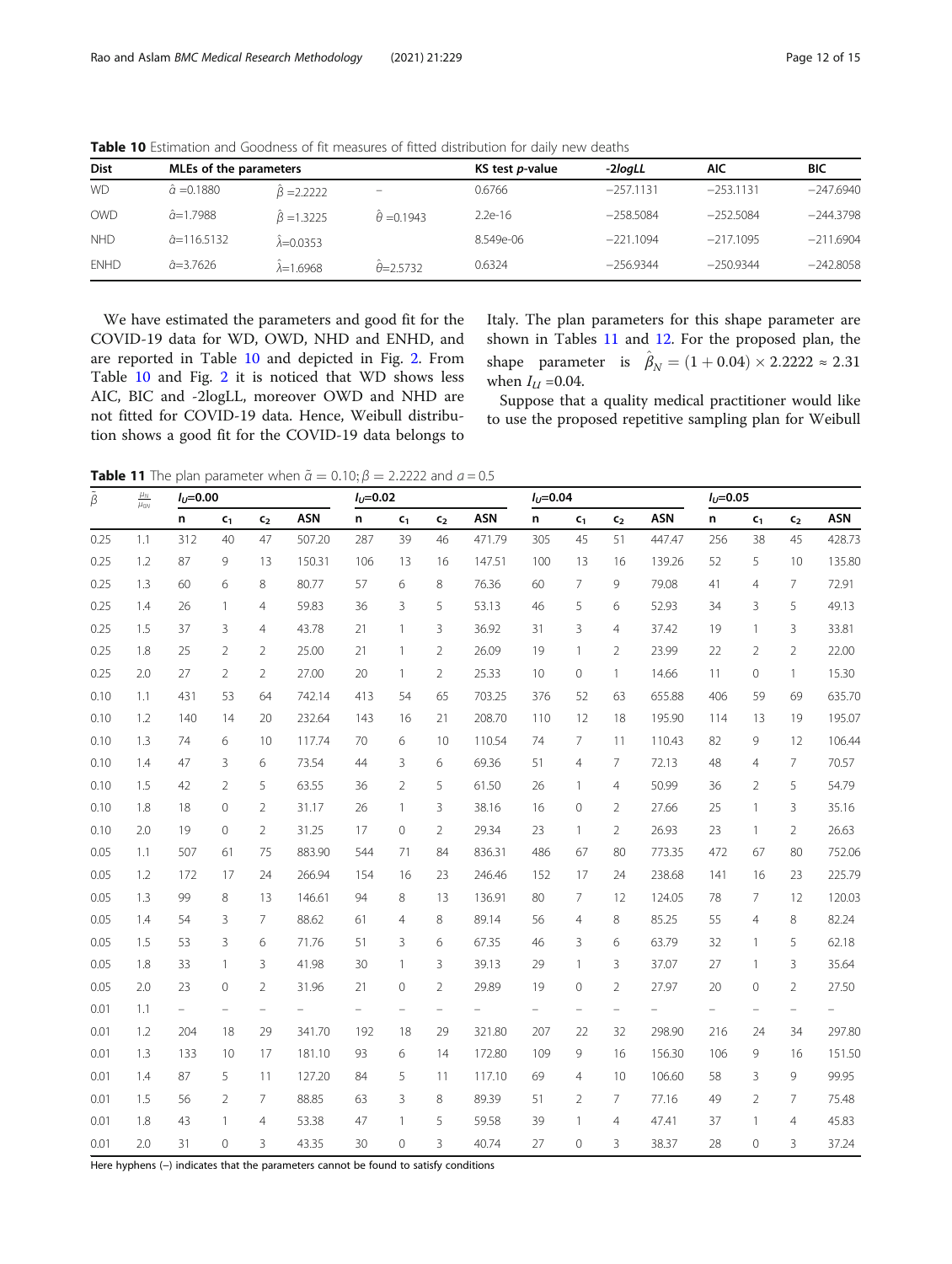| $\frac{\mu_N}{\mu_{0N}}$<br>$\tilde{\beta}$ | $I_U = 0.00$ |                 |                |                | $I_U = 0.02$ |                |                |                | $I_U = 0.04$ |     |                |                | $I_U = 0.05$ |     |                |                |            |
|---------------------------------------------|--------------|-----------------|----------------|----------------|--------------|----------------|----------------|----------------|--------------|-----|----------------|----------------|--------------|-----|----------------|----------------|------------|
|                                             |              | n               | C <sub>1</sub> | C <sub>2</sub> | <b>ASN</b>   | n              | c <sub>1</sub> | C <sub>2</sub> | <b>ASN</b>   | n   | $c_{1}$        | c <sub>2</sub> | <b>ASN</b>   | n   | c <sub>1</sub> | c <sub>2</sub> | <b>ASN</b> |
| 0.25                                        | 1.1          | 113             | 55             | 59             | 151.82       | 86             | 43             | 48             | 136.48       | 80  | 42             | 47             | 130.72       | 73  | 39             | 44             | 122.99     |
| 0.25                                        | 1.2          | 38              | 17             | 19             | 48.43        | 41             | 20             | 21             | 45.66        | 24  | 11             | 14             | 41.34        | 20  | 9              | 12             | 36.62      |
| 0.25                                        | 1.3          | 14              | 5              | $\overline{7}$ | 21.80        | 15             | 6              | 8              | 23.22        | 21  | 10             | 11             | 24.55        | 14  | 6              | 8              | 21.94      |
| 0.25                                        | 1.4          | 16              | 6              | $\overline{7}$ | 18.75        | 14             | 5              | $\overline{7}$ | 20.53        | 12  | 5              | 6              | 14.76        | 12  | 5              | 6              | 14.55      |
| 0.25                                        | 1.5          | 9               | 3              | 4              | 11.62        | 11             | 4              | 5              | 13.48        | 5   | $\mathbf{1}$   | 3              | 12.11        | 6   | $\overline{2}$ | 3              | 8.28       |
| 0.25                                        | 1.8          | 8               | $\overline{2}$ | 3              | 9.85         | $\overline{4}$ | $\mathbf{0}$   | $\overline{2}$ | 8.97         | 5   | $\mathbf{1}$   | $\overline{2}$ | 6.60         | 6   | $\overline{2}$ | 3              | 8.28       |
| 0.25                                        | 2.0          | 3               | $\circ$        | $\overline{1}$ | 4.60         | 6              | $\overline{2}$ | $\overline{2}$ | 6.00         | 6   | $\mathbf{1}$   | $\overline{2}$ | 7.05         | 5   | $\mathbf{1}$   | $\overline{2}$ | 6.48       |
| 0.10                                        | 1.1          | 144             | 67             | 75             | 221.16       | 109            | 52             | 61             | 209.33       | 114 | 58             | 66             | 191.67       | 104 | 54             | 62             | 184.96     |
| 0.10                                        | 1.2          | 44              | 18             | 22             | 64.25        | 44             | 19             | 23             | 62.91        | 38  | 17             | 21             | 56.83        | 35  | 16             | 20             | 54.71      |
| 0.10                                        | 1.3          | 23              | 8              | 11             | 33.52        | 27             | 11             | 13             | 33.00        | 18  | 6              | 10             | 32.88        | 16  | 6              | 9              | 27.15      |
| 0.10                                        | 1.4          | 18              | 6              | 8              | 23.33        | 17             | 6              | 8              | 22.23        | 11  | 3              | 6              | 20.57        | 16  | 6              | 8              | 20.58      |
| 0.10                                        | 1.5          | 8               | 1              | $\overline{4}$ | 17.30        | 14             | $\overline{4}$ | 6              | 17.44        | 8   | $\overline{2}$ | $\overline{4}$ | 12.83        | 12  | $\overline{4}$ | 6              | 16.54      |
| 0.10                                        | 1.8          | 9               | $\overline{2}$ | 3              | 10.36        | 4              | $\mathbf{0}$   | $\overline{2}$ | 8.97         | 10  | 3              | $\overline{4}$ | 11.40        | 8   | $\overline{2}$ | 3              | 9.12       |
| 0.10                                        | 2.0          | 5               | $\mathbf{0}$   | $\overline{2}$ | 8.54         | 5              | $\mathbf 0$    | $\overline{2}$ | 7.95         | 6   | $\mathbf{1}$   | $\overline{2}$ | 7.05         | 5   | $\overline{0}$ | $\overline{2}$ | 7.19       |
| 0.05                                        | 1.1          | 178             | 82             | 92             | 262.01       | 168            | 82             | 91             | 240.57       | 126 | 63             | 73             | 220.31       | 123 | 63             | 73             | 217.07     |
| 0.05                                        | 1.2          | 45              | 17             | 23             | 76.34        | 50             | 21             | 26             | 71.19        | 47  | 20             | 26             | 72.09        | 30  | 12             | 18             | 65.41      |
| 0.05                                        | 1.3          | 33              | 12             | 15             | 40.86        | 26             | 9              | 13             | 37.70        | 18  | 6              | 10             | 32.88        | 24  | 9              | 13             | 35.44      |
| 0.05                                        | 1.4          | 14              | 3              | 7              | 27.30        | 16             | $\overline{4}$ | 8              | 26.27        | 16  | 5              | 8              | 22.68        | 18  | 6              | 9              | 23.65      |
| 0.05                                        | 1.5          | 13              | 3              | 6              | 20.78        | 10             | $\overline{2}$ | 5              | 18.00        | 12  | 3              | 6              | 18.41        | 12  | 3              | 6              | 17.53      |
| 0.05                                        | 1.8          | 10              | $\overline{2}$ | $\overline{4}$ | 13.55        | 8              | 1              | 3              | 10.32        | 11  | 3              | $\overline{4}$ | 11.95        | 11  | $\overline{3}$ | $\overline{4}$ | 11.81      |
| 0.05                                        | 2.0          | 8               | $\mathbf{1}$   | 3              | 10.95        | $\overline{7}$ | 1              | 3              | 10.57        | 9   | $\overline{2}$ | 3              | 9.82         | 6   | $\mathbf{1}$   | $\overline{2}$ | 6.95       |
| 0.01                                        | 1.1          | 195             | 86             | 102            | 325.80       | 200            | 94             | 109            | 305.97       | 214 | 107            | 121            | 292.44       | 185 | 94             | 108            | 275.80     |
| 0.01                                        | 1.2          | 69              | 26             | 34             | 95.71        | 59             | 23             | 31             | 88.26        | 54  | 22             | 30             | 83.99        | 63  | 27             | 35             | 85.42      |
| 0.01                                        | 1.3          | 38              | 12             | 18             | 52.35        | 29             | 9              | 15             | 46.76        | 32  | 11             | 17             | 46.48        | 27  | 9              | 15             | 43.28      |
| 0.01                                        | 1.4          | 21              | 5              | 10             | 33.36        | 20             | 5              | 10             | 31.56        | 19  | 5              | 10             | 30.11        | 19  | 5              | 10             | 28.11      |
| 0.01                                        | 1.5          | 21              | $\overline{4}$ | 9              | 27.10        | 14             | $\overline{2}$ | $\overline{7}$ | 24.13        | 16  | $\overline{4}$ | 8              | 23.27        | 14  | 3              | $\overline{7}$ | 19.98      |
| 0.01                                        | 1.8          | 16              | 3              | 5              | 16.99        | 10             | 1              | $\overline{4}$ | 13.08        | 11  | $\overline{2}$ | $\overline{4}$ | 12.32        | 9   | 1              | $\overline{4}$ | 12.15      |
| 0.01                                        | 2.0          | 10 <sup>°</sup> | $\mathbf{1}$   | 3              | 11.31        | $\overline{7}$ | $\Omega$       | 3              | 11.04        | 6   | $\overline{0}$ | 3              | 11.45        | 9   | $\mathbf{1}$   | 3              | 9.93       |

<span id="page-12-0"></span>**Table 12** The plan parameter when  $\tilde{\alpha} = 0.10$ ;  $\beta = 2.2222$  and  $a = 1.0$ 

distribution under indeterminacy to ensure the mean ratio of daily new deaths at least 60 days using the truncated life test for 60 days. Let the producer's risk be 10% at  $\mu_N/\mu_{0N}$  =1.1 and the consumer's risk is 10%. From Table [11,](#page-11-0) with a = 1.0,  $\tilde{\beta} = 0.10$  and  $\tilde{\alpha} = 0.10$  for the repetitive sampling plan, it could be found that the plan parameters are  $c_1 = 58$   $c_2 = 66$  and ASN = 191.67. Therefore, the plan could be implemented as follows: selecting a random sample of 114 patients from the arrived lot of patients, and doing the truncated life test for 60 days. The proposed sampling plan will be implemented as: accept the null hypothesis  $H_0$ :  $\mu_N$  = 0.1665 if the average ratio of daily new deaths in 60 days is less than 58, the ratio of daily deaths, but the lot should be rejected as soon as the ratio of daily new deaths exceeds 66. Otherwise, the experiment would be repeated. Table [9](#page-9-0) shows the 56 ratios of daily new deaths before the average ratio of daily new deaths of 0.1665. Therefore, the quality medical practitioners would have accepted the arrived lot of patients.

## **Conclusions**

An elaborated investigation of COVID-19 data for Weibull distribution under indeterminacy using time truncated repetitive sampling plan is studied. The proposed design parameters are obtained for known values of the indeterminacy parameters. The plan parameters and corresponding tables are developed for the industrial purposes at specified indeterminacy parametric values. The proposed sampling plan is compared with the existing sampling plans. The result shows that the proposed repetitive sampling plan is more economical than the existing sampling plan. The proposed sampling plan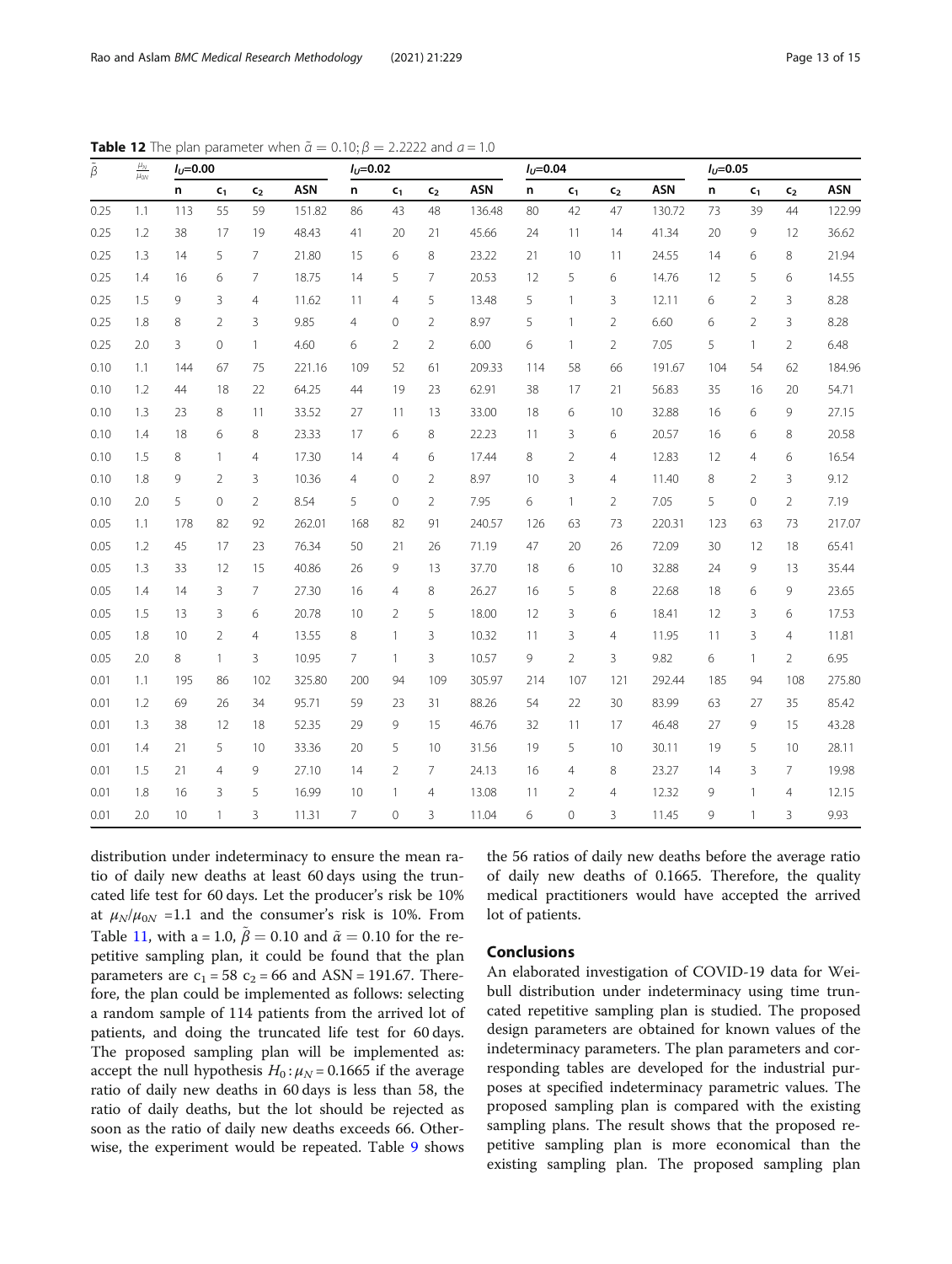<span id="page-13-0"></span>saves time; labor and amount for experimentation, the proposed plan is recommended to apply for testing the average number of deaths due to COVID-19. Also, noticed that if the indeterminacy values increase then the average sample number is decreased. The developed repetitive sampling plan procedure is illustrated with COVID-19 data belong to Italy as an application. The proposed sampling plan can be implemented in various industries covering the packing industry, medical sciences, food industries and electronic industries. Further research can be established to extend our study to group sampling plans, multiple dependent state sampling plans, and multiple dependent state repetitive sampling plans.

#### Abbreviations

ASN: Average sample number; RASP: Repetitive acceptance sampling plan; OC: Operating characteristic; Q-Q: Quantile-quantile

#### Acknowledgements

The authors are deeply thankful to the editor and reviewers for their valuable suggestions to improve the quality of the paper.

#### Authors' contributions

G.S.R and M. A wrote the paper. All authors have read and approved the manuscript.

## Funding

None.

#### Availability of data and materials

The data is given in the paper.

#### **Declarations**

Ethics approval and consent to participate N/A.

#### Consent for publication N/A.

### Competing interests

None.

#### Author details

<sup>1</sup>Department of Statistics, University of Dodoma, PO. Box: 259, Dodoma, Tanzania. <sup>2</sup>Department of Statistics, Faculty of Science, King Abdulaziz University, Jeddah 21551, Saudi Arabia.

#### Received: 28 June 2021 Accepted: 6 September 2021 Published online: 25 October 2021

#### References

- 1. Mizumoto K, et al. Estimating the asymptomatic proportion of coronavirus disease 2019 (COVID-19) cases on board the Diamond Princess cruise ship, Yokohama, Japan, 2020. Euro Surveill. 2020;25(10):2000180.
- 2. Hogan CA, Sahoo MK, Pinsky BA. Sample pooling as a strategy to detect community transmission of SARS-CoV-2. JAMA. 2020;323(19):1967–9.
- Kantam RRL, Rosaiah K, Rao GS. Acceptance sampling based on life tests: log-logistic model. J Appl Stat. 2001;28(1):121–8.
- 4. Tsai T-R, Wu S-J. Acceptance sampling based on truncated life tests for generalized Rayleigh distribution. J Appl Stat. 2006;33(6):595–600.
- 5. Balakrishnan N, Leiva V, López J. Acceptance sampling plans from truncated life tests based on the generalized Birnbaum–Saunders distribution. Commun Stat Simul Comput. 2007;36(3):643–56.
- Lio YL, Tsai T-R, Wu S-J. Acceptance sampling plans from truncated life tests based on the Birnbaum–Saunders distribution for percentiles. Commun Stat Simul Comput. 2009;39(1):119–36.
- 7. Lio YL, Tsai T-R, Wu S-J. Acceptance sampling plans from truncated life tests based on the Burr type XII percentiles. J Chin Inst Ind Eng. 2010; 27(4):270–80.
- 8. Al-Omari A, Al-Hadhrami S. Acceptance sampling plans based on truncated life tests for Extended Exponential distribution. Kuwait J Sci. 2018;45(2):30–41.
- 9. Al-Omari AI. Time truncated acceptance sampling plans for generalized inverted exponential distribution. Electron J Appl Stat Anal. 2015;8(1):1–12.
- 10. Yan A, Liu S, Dong X. Variables two stage sampling plans based on the coefficient of variation. J Adv Mech Des Syst Manuf. 2016;10(1):1–12.
- 11. Yen C-H, et al. A rectifying acceptance sampling plan based on the process capability index. Mathematics. 2020;8(1):141.
- 12. Aslam M, et al. Decision rule of repetitive acceptance sampling plans assuring percentile life. Sci Iran. 2012;19(3):879–84.
- 13. Sherman RE. Design and evaluation of a repetitive group sampling plan. Technometrics. 1965;7(1):11–21.
- 14. Aslam M, Lio YL, Jun C-H. Repetitive acceptance sampling plans for burr type XII percentiles. Int J Adv Manuf Technol. 2013;68(1):495–507.
- 15. Aslam M, Azam M, Jun C-H. Decision rule based on group sampling plan under the inverse Gaussian distribution. Seq Anal. 2013;32(1):71–82.
- 16. Singh N, Singh N, Kaur H. A repetitive acceptance sampling plan for generalized inverted exponential distribution based on truncated life test. Int J Sci Res Math Stat Sci. 2018;5(3):58–64.
- 17. Yan A, Liu S. Designing a repetitive group sampling plan for Weibull distributed processes. Math Probl Eng. 2016;2016:5862071.
- Aslam M, et al. Designing of a new monitoring t-chart using repetitive sampling. Inf Sci. 2014;269:210–6.
- 19. Yen C-H, Chang C-H, Aslam M. Repetitive variable acceptance sampling plan for one-sided specification. J Stat Comput Simul. 2015;85(6):1102–16.
- 20. Smarandache F. Neutrosophy. Neutrosophic Probability, Set, and Logic, ProQuest Information & Learning, vol. 105. Ann Arbor: American Research Press; 1998. p. 118–23.
- 21. Smarandache, F. and H.E. Khalid, Neutrosophic precalculus and neutrosophic calculus 2015: Infinite Study.
- 22. Peng X, Dai J. Approaches to single-valued neutrosophic MADM based on MABAC, TOPSIS and new similarity measure with score function. Neural Comput & Applic. 2018;29(10):939–54.
- 23. Abdel-Basset M, et al. Cosine similarity measures of bipolar neutrosophic set for diagnosis of bipolar disorder diseases. Artif Intell Med. 2019;101:101735.
- 24. Nabeeh NA, et al. An integrated neutrosophic-topsis approach and its application to personnel selection: a new trend in brain processing and analysis. IEEE Access. 2019;7:29734–44.
- 25. Pratihar J, et al. Transportation problem in neutrosophic environment. In: Neutrosophic Graph Theory and Algorithms. Hershey: IGI Global; 2020. p. 180–212.
- 26. Pratihar J, et al. Modified Vogel's approximation method for transportation problem under uncertain environment. Complex Intell Syst. 2020:1–12. in press. <https://doi.org/10.1007/s40747-020-00153-4>.
- 27. Smarandache, F., Introduction to neutrosophic statistics 2014: Infinite Study.
- 28. Chen J, Ye J, Du S. Scale effect and anisotropy analyzed for neutrosophic numbers of rock joint roughness coefficient based on neutrosophic statistics. Symmetry. 2017;9(10):208.
- 29. Chen J, et al. Expressions of rock joint roughness coefficient using neutrosophic interval statistical numbers. Symmetry. 2017;9(7):123.
- 30. Aslam M. A new failure-censored reliability test using neutrosophic statistical interval method. Int J Fuzzy Syst. 2019;21(4):1214–20.
- 31. Aslam M. A new sampling plan using Neutrosophic process loss consideration. Symmetry. 2018;10(5):132.
- 32. Aslam M. Design of Sampling Plan for exponential distribution under Neutrosophic statistical interval method. IEEE Access. 2018;6:64153–8.
- 33. Aslam M. A new attribute sampling plan using neutrosophic statistical interval method. Complex Intell Syst. 2019;5(4):365–70.
- 34. Aslam M, et al. Time-truncated group plan under a Weibull distribution based on Neutrosophic statistics. Mathematics. 2019;7(10):905.
- 35. Alhasan, K.F.H. and F. Smarandache, Neutrosophic Weibull distribution and Neutrosophic Family Weibull Distribution 2019: Infinite Study.
- 36. Jamkhaneh EB, Sadeghpour-Gildeh B, Yari G. Important criteria of rectifying inspection for single sampling plan with fuzzy parameter. Int J Contemp Math Sci. 2009;4(36):1791–801.
- 37. Jamkhaneh EB, Sadeghpour-Gildeh B, Yari G. Inspection error and its effects on single sampling plans with fuzzy parameters. Struct Multidiscip Optim. 2011;43(4):555–60.